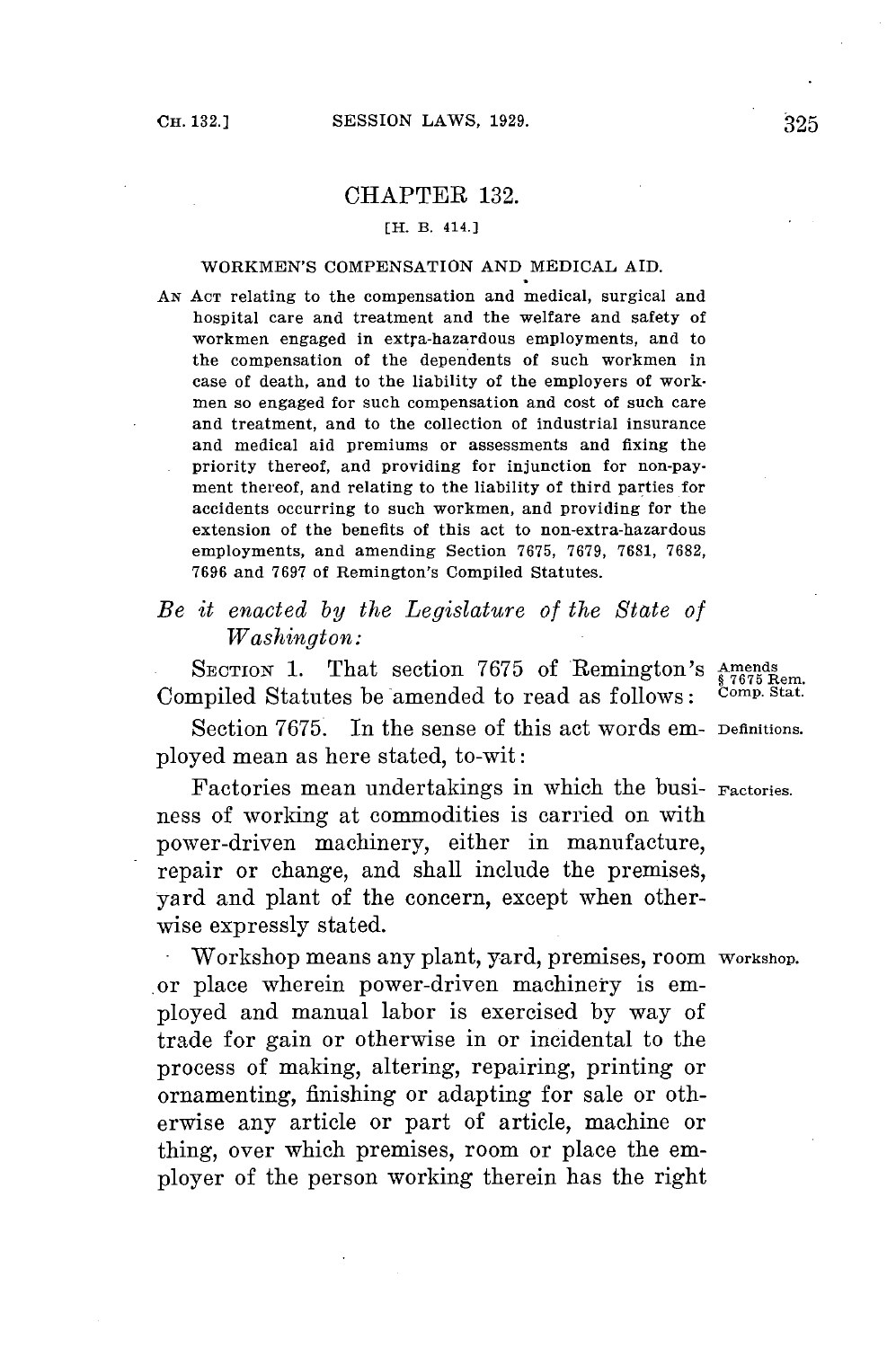**SESSION LAWS, 1929.** [CH. 132.

of access or control, except when otherwise expressly stated.

**Mill.** Mill means any plant, premises, room or place wherein machinery is used, any process of machinery, changing, altering or repairing any article or commodity for sale or otherwise, together with the yards and premises which are a part of the plant, including elevators, warehouses and bunkers, except when otherwise expressly stated.

**Mine.** Mine means any mine where coal, clay, ore, mineral, gypsum or rock is dug or mined underground. **Quarry.** Quarry means an open cut from which coal is mined, or clay, ore, mineral, gypsum, sand, gravel or rock is cut or taken for manufacturing, building or construction purposes.

**Engineering** Engineering work means any work of construetion, improvement or alteration or repair of buildings, structures, streets, highways, sewers, street railways, railroads, logging roads, interurban railroads, harbors, docks, canals, electric, steam or water power plants, telegraph and telephone plants and lines, electric light or power lines, and includes any other works for the construction, alteration or repair of which machinery driven **by** mechanical power is used, except when otherwise expressly stated.

**Employer.** Except when otherwise expressly stated, employer means any person, body of persons, corporate or otherwise, and the legal personal representatives of a deceased employer, all while engaged in this state in any extra-hazardous work or who contracts with another to engage in extra-hazardous work.

**Workman.** Workman means every person in this state, who is engaged in the employment of any employer coming under this act whether **by** way of manual labor or otherwise, in the course of his employment: *Provided, however,* That if the injury to a workman is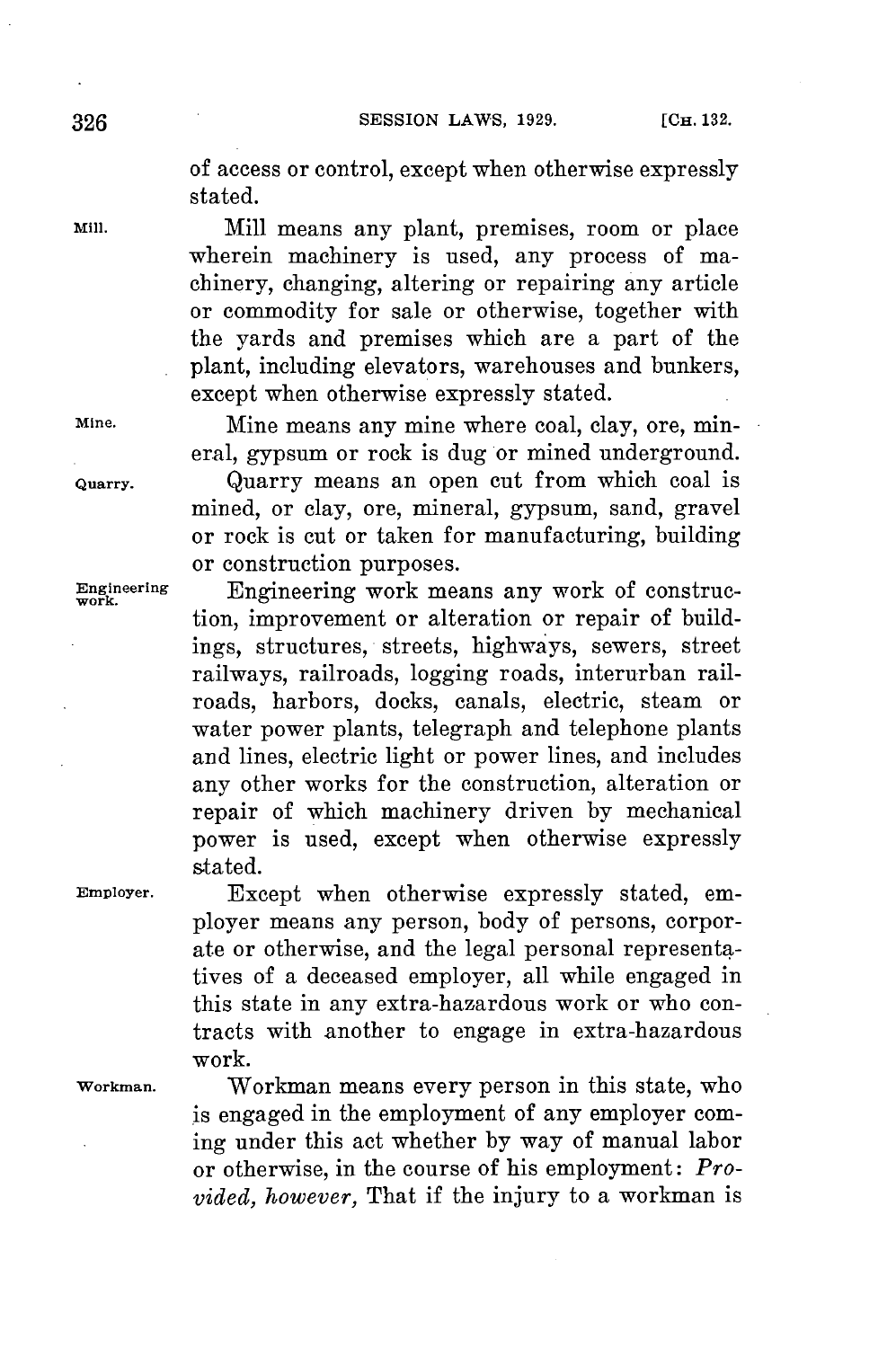due to the negligence or wrong of another not in **Injury due to** the same employ, the injured workman, or if death **in** same the same employ, the injured workman, or if death **another** notation and the interresult from the injury, his widow, children, or dependents, as the case may be, shall elect whether to take under this act or seek a remedy against such other, such election to be in advance of any suit under this section; and if he take under this act, the cause of action against such other shall be the cause of action against such other shall be **action as- signed to** assigned to the state for the benefit of the accident **state.** fund; if the other choice is made, the accident fund shall contribute only the deficiency, if any, between the amount of recovery against such third person actually collected, and the compensation provided or estimated by this act for such case: *Provided*, No action *however*, That no action may be brought against **brought**. any employer or any workman under this act as a **person who** third person if at the time of the accident such employer or such workman was in the course of any extra-hazardous employment under this act. Any such cause of action assigned to the state may be prosecuted or compromised **by** the department, in **compromise.** its discretion. Any compromise **by** the workman of any such suit, which would leave a deficiency to be made good out of the accident fund, may be made only with the written approval of the department.

Any individual employer or any member or offi- **Employer** cer of any corporate employer who shall be carried  $\frac{d}{d}$  of corpora-<br>upon the payroll at a salary or wage not less than to benefits. upon the payroll at a salary or wage not less than the average salary or wage named in such payroll and who shall be injured, shall be entitled to the benefit of this act as and under the same circumstances, and subject to the same obligations, as a workman: *Provided*, That no such employer or the Notice to be<br>heneficiaries or dependents of such employer shall for that beneficiaries or dependents of such employer shall be entitled to benefits under this act unless the direc- carried on<br>be entitled to benefits under this act unless the direc- carried. tor of labor and industries prior to the date of the injury has received notice in writing of the fact that such employer is being carried upon the payroll

**against third**

**and officer**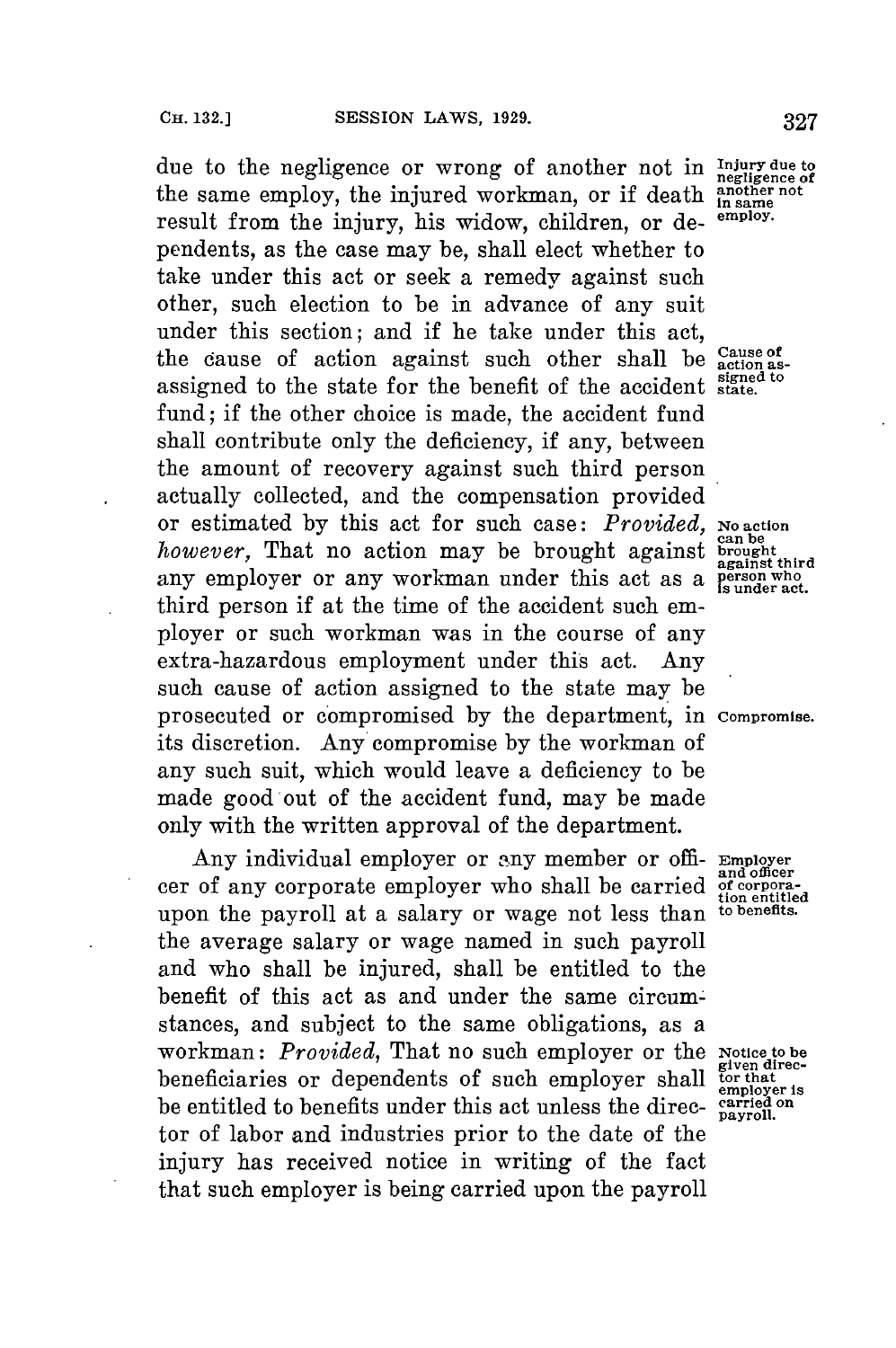prior to the date of the injury as the result of which claims **for** a compensation are made.

Dependent means any of the following named **Dependent.** relatives of a workman whose death results from any injury and who leave surviving no widow, widower, or child under the age of sixteen years, viz: Invalid child over the age of eighteen years, daughter between sixteen and eighteen years of age, father, mother, grandfather, grandmother, step-<br>father, stepmother, grandson, granddaughter, father, stepmother, grandson, granddaughter,<br>brother, sister, half-sister, half-brother, niece, sister, half-sister, half-brother, niece, nephew, who at the time of the accident are actually and necessarily dependent in whole or in part for their support upon the earnings of the workman. Except where otherwise provided **by** treaty, aliens other than father or mother, not residing within the United States at the time of the accident are not included. **A** dependent shall at all times furnish to the director of labor and industries proof satisfactory to-the director of labor and industries of the nature, amount and extent of the contribution made **by** such deceased workman.

Beneficiary means a husband, wife, child or de-**Beneficiary.** pendent of a workman in whom shall vest a right to receive payment under this act.

**Invalid.** Invalid means one who is physically or mentally incapacitated from earning.

**Child.** The word "child" as used in this act, includes a posthumous child, a step-child, a child legally adopted prior to the injury and an illegitimate child legitimated prior to the injury.

**Injury.** The word "injury" as used in this act means a sudden and tangible happening, of a traumatic nature, producing an immediate or prompt result, and occurring from without, and such physical condition as results therefrom.

**Hernia.** The word "hernia" means a real traumatic hernia resulting from the application of force which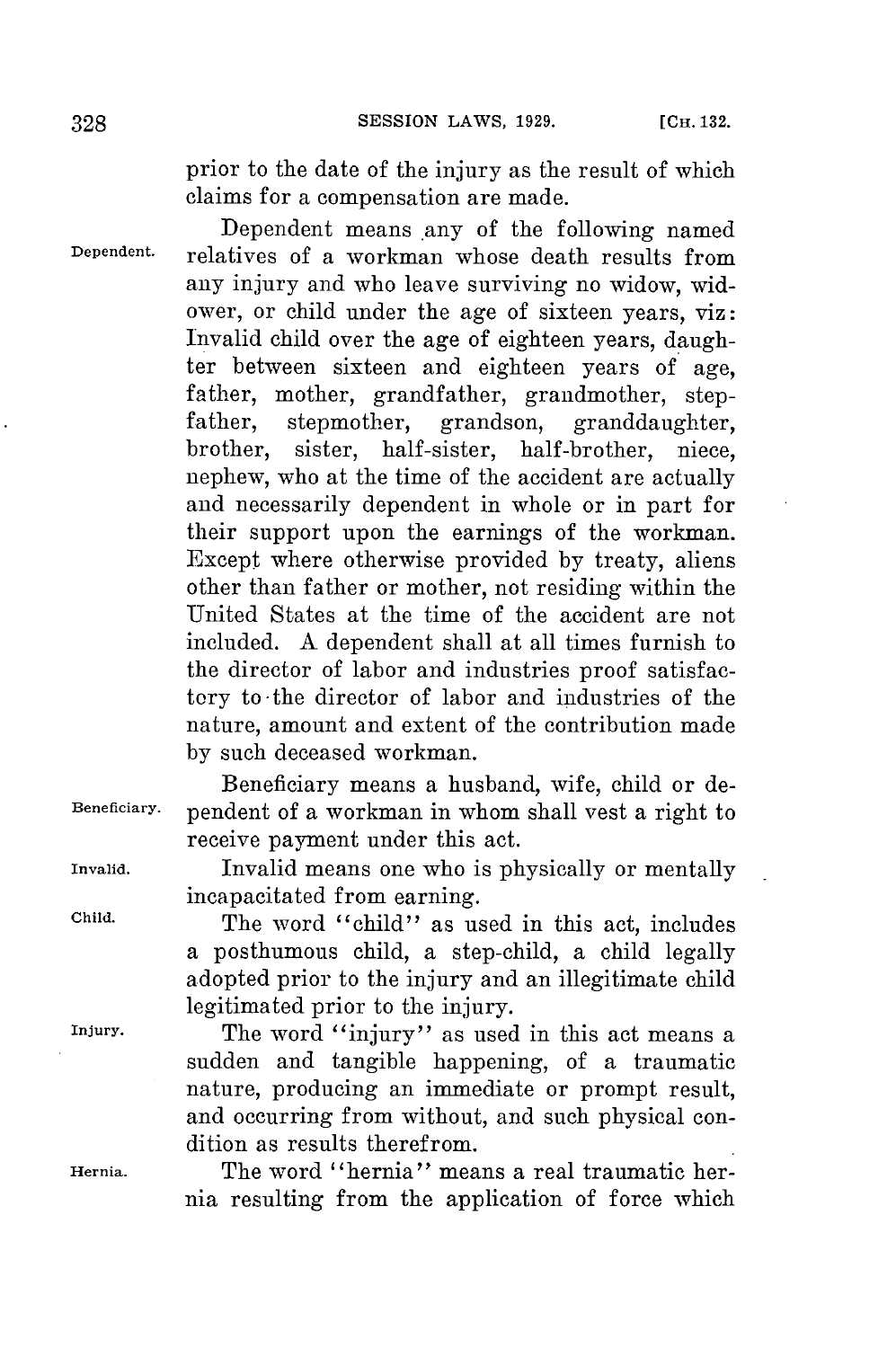either punctures or tears the abdominal wall, as distinguished from all others \_which are either congenital or of slow development and not included within the **meaning of** the word "hernia."

The term "educational standard" shall mean **Educational standard.** such standards as the supervisor of safety shall make for the purpose of educating and training both employer and workman in the appreciation and avoidance of danger, and in the maintenance and proper use of safe place and safety device standards.

SEc. 2. That section **7679** of Remington's **Com-** Amends **<sup>47679</sup>**Rem. piled Statutes be amended to read as follows: Comp. Stat.

Section **7679.** Each workman who shall **be** in- **Workman** jured in the course of his employment, or his family **ents to re-**<br>or dependents in case of death of the workman shall pensation. or dependents in case of death of the workman, shall receive out of the accident fund compensation in accordance with the following schedule, and, except as in this act otherwise provided, such payment shall be in lieu of any and all rights of action whatsoever against any person whomsoever.

## **COMPENSATION SCHEDULE.**

(a) Where death results from the injury the ex- $\frac{\text{Schedule}}{\text{death}}$ penses of burial not to exceed one hundred dollars **(\$100.00)** in any case where the deceased was an unmarried man, or one hundred and fifty dollars **(\$150.00)** in any case where the deceased left a widow or an orphan child or children shall be paid to the undertaker conducting the funeral: *Provided,* That no sum shall be paid an undertaker for<sup>o</sup>the **Undertaker**. burial expenses where the deceased left a widow or an orphan child or children unless the undertaker shall make and file with the department an affidavit that no part of the burial expenses have been either directly or indirectly paid **by** or charged to the widow or orphan child or children.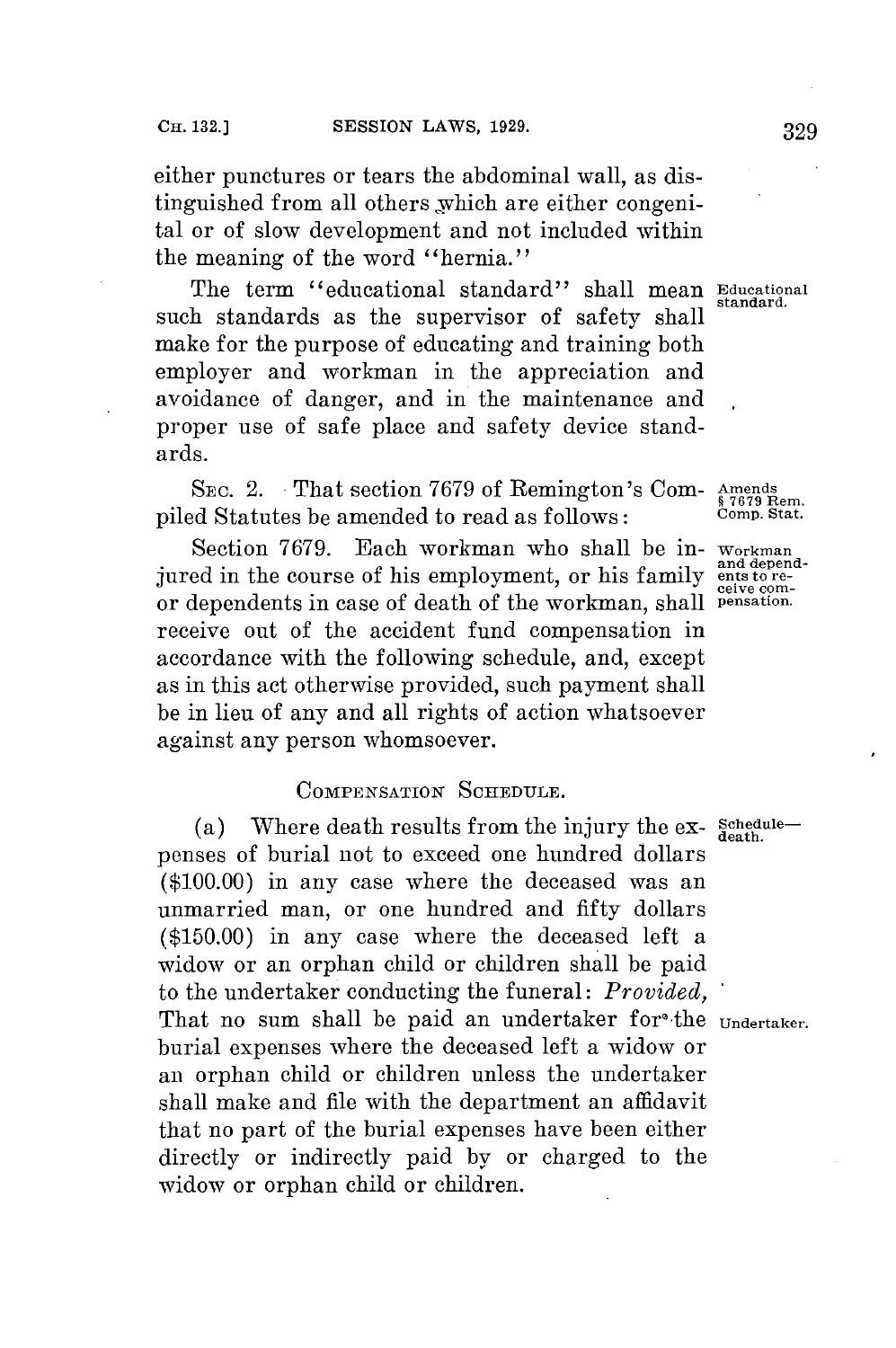# **SESSION LAWS, 1929.** [CH. 132.

 $\begin{array}{c}\n\text{Widow or} \\
\text{invalided} \\
\text{involower.} \\
\text{iniquormalized} \\
\end{array}$ widower, a monthly payment of thirty-five dollars **(\$35.00)** shall be made throughout the life of the surviving spouse, to cease at the end of the month in which remarriage shall occur, and the surviving spouse shall also receive per month for each child of the deceased under the age of sixteen years at the time any monthly payment is due the following payments: For the youngest or only child twelve dollars and fifty cents **(\$12.50),** for the next or sec-**Children.** ond youngest child seven dollars and fifty cents **(\$7.50),** and for each additional, child five dollars *(\$5.00): Provided,* That in addition to the monthly payments above provided for, a surviving widow of any such deceased workman shall be forthwith paid the sum of two hundred and fifty dollars **(\$250.00). Remarriage** Upon remarriage of a widow she shall receive **of widow.** once and **for** all, a lump sum of two hundred forty dollars (\$240.00), but the monthly payments for the child or children shall continue as before.

**Orphan.** (2) If the workman leave no wife or husband, **children..2** but an orphan child or children under the age of sixteen years, a monthly payment of twenty-five dollars **(\$25.00)** shall be made to each such child until such child shall reach the age of sixteen years, but the total monthly payment shall not exceed seventy-five dollars **(\$75.00)** and any deficit shall **be** deducted proportionately among the beneficiaries.

**Dependents. (3)** If the workman leaves no widow, widower or child under the age of sixteen years, but leaves a dependent or dependents, a monthly payment shall be made to each dependent equal to fifty per cent of the average monthly support actually received **by** such dependent from the workman during the twelve months next preceding the occurrence of the injury, but the total payment to all dependents in any case shall not exceed twenty dollars (\$20.00) per month. If any dependent is under the age of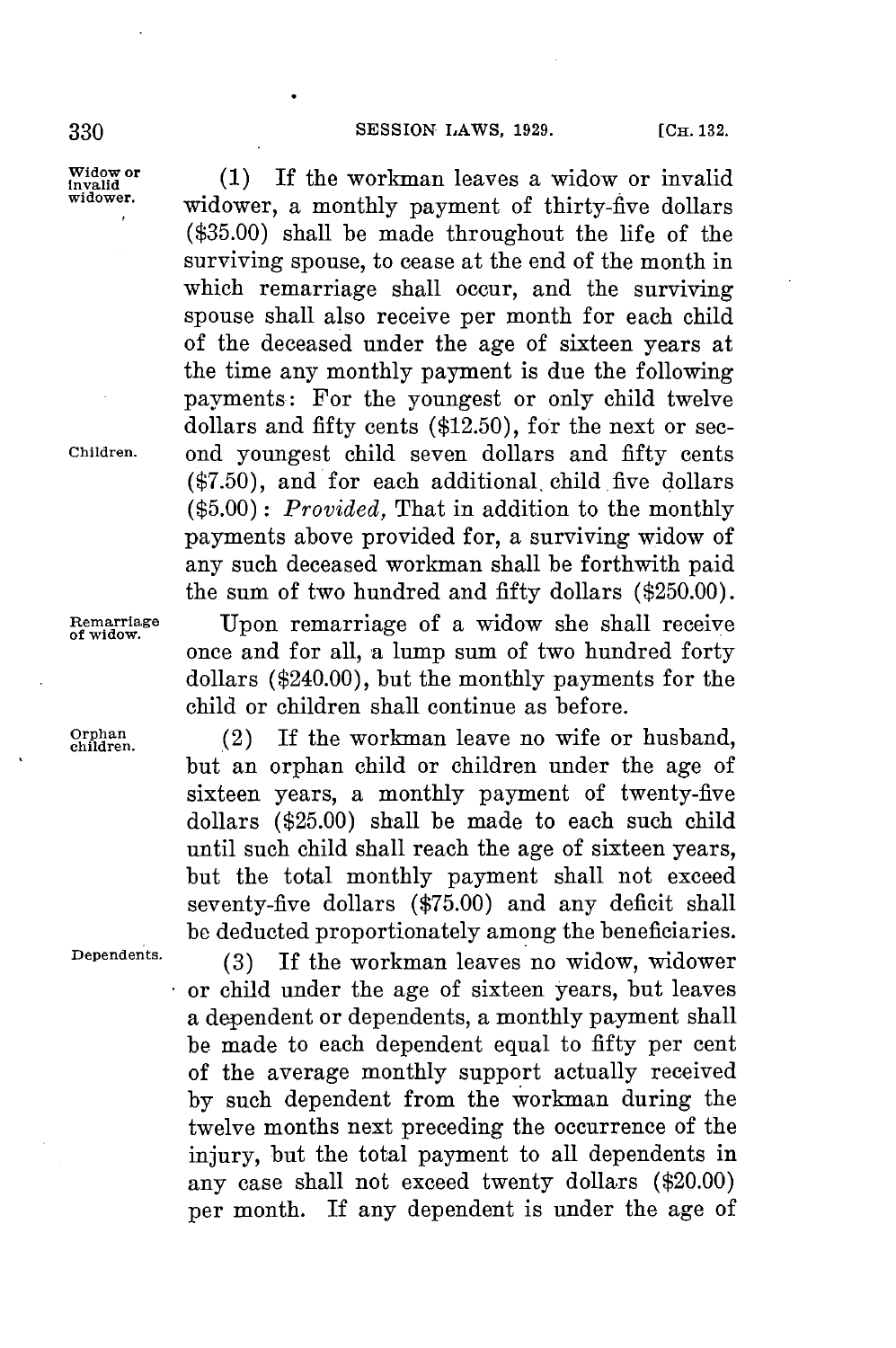sixteen years at the time of the occurrence of the injury, the payment to such dependent shall cease when such dependent shall reach the age of sixteen years. The payment to any dependent shall cease if and when, under the same circumstances, the necessity creating the dependency would have ceased if the injury had not happened.

If the workman is under the age of twenty-one **Parents.** years and unmarried at the time of his death, the parents or parent of the workman shall receive twenty dollars (\$20.00) per month for each month after his death until the time at which he would have arrived at the age of twenty-one years.

(4) In the event a surviving spouse receiving **Death of** monthly payments shall die, leaving a child or chil- spouse. dren under the age of sixteen years, such child or children shall receive each the sum of twenty-five dollars (\$25.00) per month until arriving at the age **Payment** to of sixteen years, but the total monthly payment shall not exceed seventy-five dollars **(\$75.00)** and any deficit shall be deducted proportionately among the beneficiaries.

**(b)** Permanent total disability means loss **of Permanent** total **dis-** both legs, or arms, of one leg and one arm, total **ability.** loss of eyesight, paralysis or other condition permanently incapacitating the workman from performing any work at any gainful occupation.

When permanent total disability results from the **Schedule of** payments. injury, the workman shall receive monthly during the period of such disability:

(1) If unmarried at the time of the injury, the  $\frac{Unmarried}{workman}$ sum of thirty-five dollars **(\$35.00).**

(2) If the workman have a wife or invalid hus- **With wife, or invalid** band, but no child under the age of sixteen years, the **husband.** sum of forty dollars (\$40.00).

If the husband is not an invalid the monthly payment of forty dollars (\$40.00) shall be reduced to **not invalid.**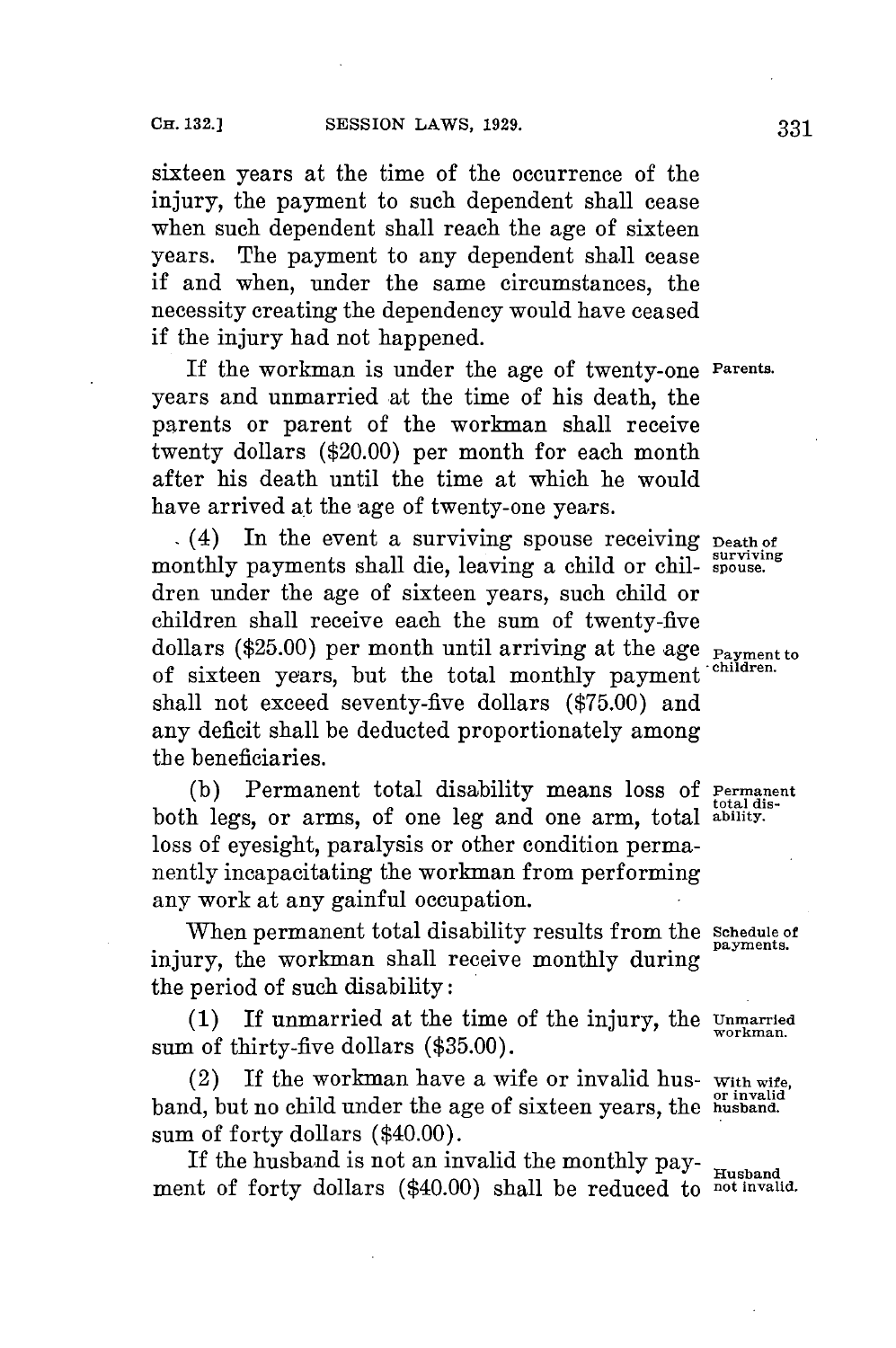twenty dollars  $(\$20.00)$  as long as they are living together as husband and wife.

With wife or  $\begin{array}{c} (3) \ \text{If the workman have a wife or husband and husband.} \end{array}$ a child or children under the age of sixteen years, or, being a widow or widower, having any such child or children, the monthly payment provided in the preceding paragraph shall be increased **by** twelve dollars and fifty cents **(\$12.50)** for the youngest or only child, seven dollars and fifty cents **(\$7.50)** for the next or second youngest child, and five dollars **(\$5.00)** for each additional child under the age of sixteen years.

Total perma-<br>nent dis-<br>ability such

Total perma-<br>
nent dis-<br>
ability such<br>
as to require<br>
as to render the work-<br>
attendant.<br> **ability** is such as to render the work-<br>
attendant. man so physically helpless as to require the services of a constant attendant, the monthly payment to such workman shall be increased twenty-five dollars **(\$25.00)** per month as long as such requirement shall continue, but such increase shall not obtain or be operative while the workman is receiving care under or pursuant to any of the provisions of sections **7712** to **7725,** inclusive, of Remington's Compiled Statutes.

Death during (c) If the injured workman die, during the **period of permanent period** of **permanent total** disability, whatever the disability. **disability.** cause of death, leaving a widow, invalid widower or child under the age of sixteen years, the surviving widow or invalid widower shall receive thirty-five dollars **(\$35.00)** per month until death or remarriage, to **be** increased per month for each child of the deceased under the age of sixteen years at the time any monthly payment is due, as follows: For the youngest or only child twelve dollars and fifty cents **(\$12.50),** for the next or second youngest child seven dollars and fifty cents (\$7.50), and for each additional child five dollars **(\$5.00);** but if such child is or shall be without father or mother, such child shall receive twenty-five dollars **(\$25.00)** per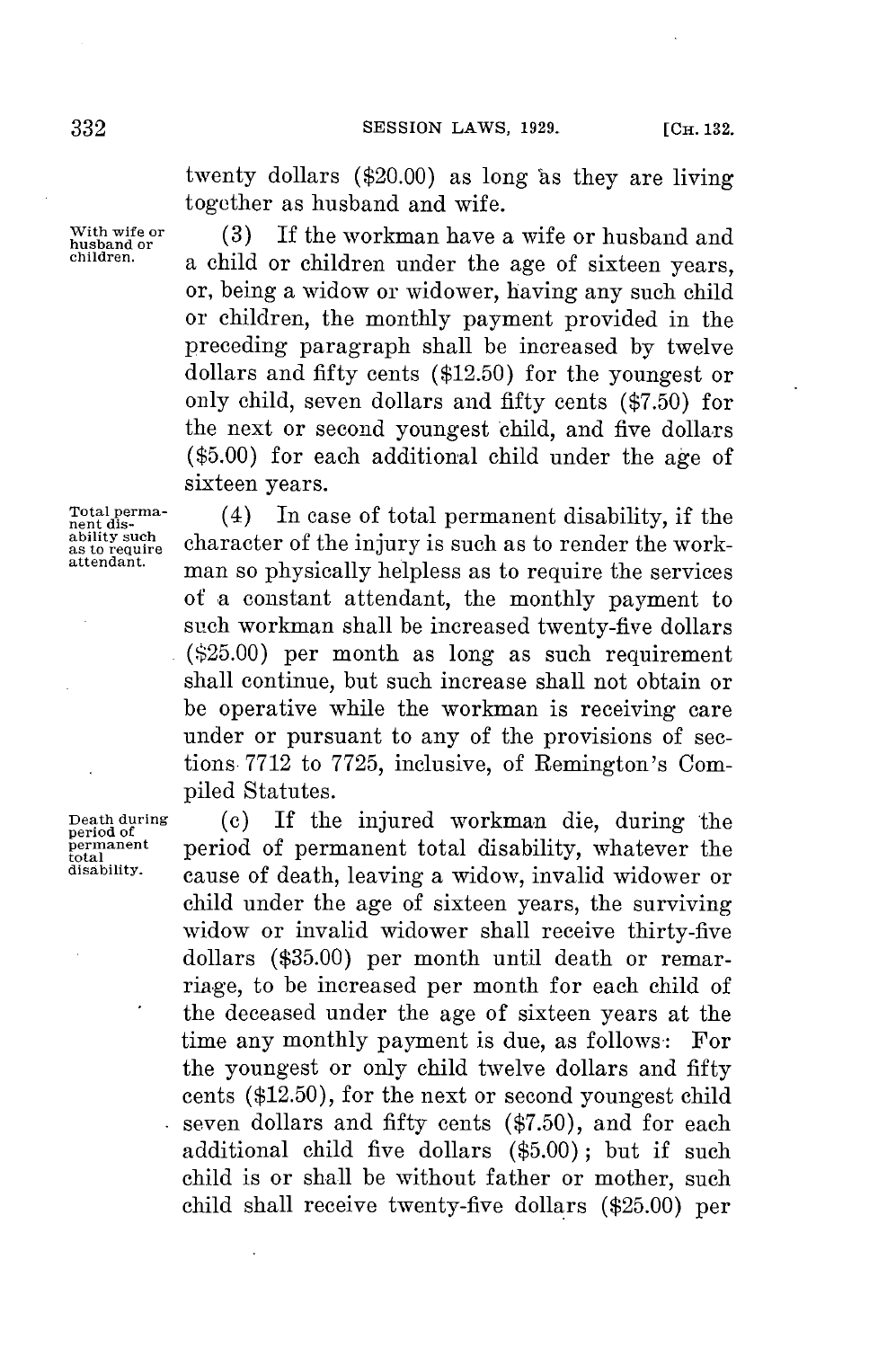month until arriving at the age of sixteen years. Upon remarriage the payments on account of the child or children shall continue as before to such child or children.

An invalid child while being supported and *Invalid* end *indin state* cared **for** in a state institution shall not receive com- **institution.** pensation under this act. If an injured workman, or the surviving spouse of an injured workman, shall not have the custody of a minor child for, or on account of, whom payments are required to be made under this section, such payment or payments shall be made to the person having the lawful custody of such minor child.

(d) (1) When the total disability is only tem- $\frac{\text{When total}}{\text{disability is}}$ porary, the schedule of payments contained in para-  $\frac{\text{only term}}{\text{porary}}$ . graphs  $(1)$ ,  $(2)$  and  $(3)$  of the foregoing subdivision **(b)** shall apply, so long as the total disability shall continue, (2) but if the injured workman have a wife or husband and have no child or have a wife or husband, or being a widow or widower, with one or more children under the age of sixteen years, the compensation for the case during the first six months of such lesser period of time as the total temporary disability shall continue, shall be per month as follows, to-wit: Injured workman whose husband is not an invalid, twenty-two dollars and fifty cents **(\$22.50);** injured workman having one child, whose husband is not an invalid, thirty dollars **(\$30.00);** injured workman having two children whose husband is not an invalid, thirty-seven dollars and fifty cents **(\$37.50);** injured workman having three children, whose husband is not an invalid, forty-five dollars (\$45.00); injured workman having four or more children, whose husband is not an invalid, fifty-two dollars and fifty cents **(\$52.50) ;** injured workman with wife or invalid husband and no child, forty-two dollars and fifty cents (\$42.50); injured workman with wife or invalid husband and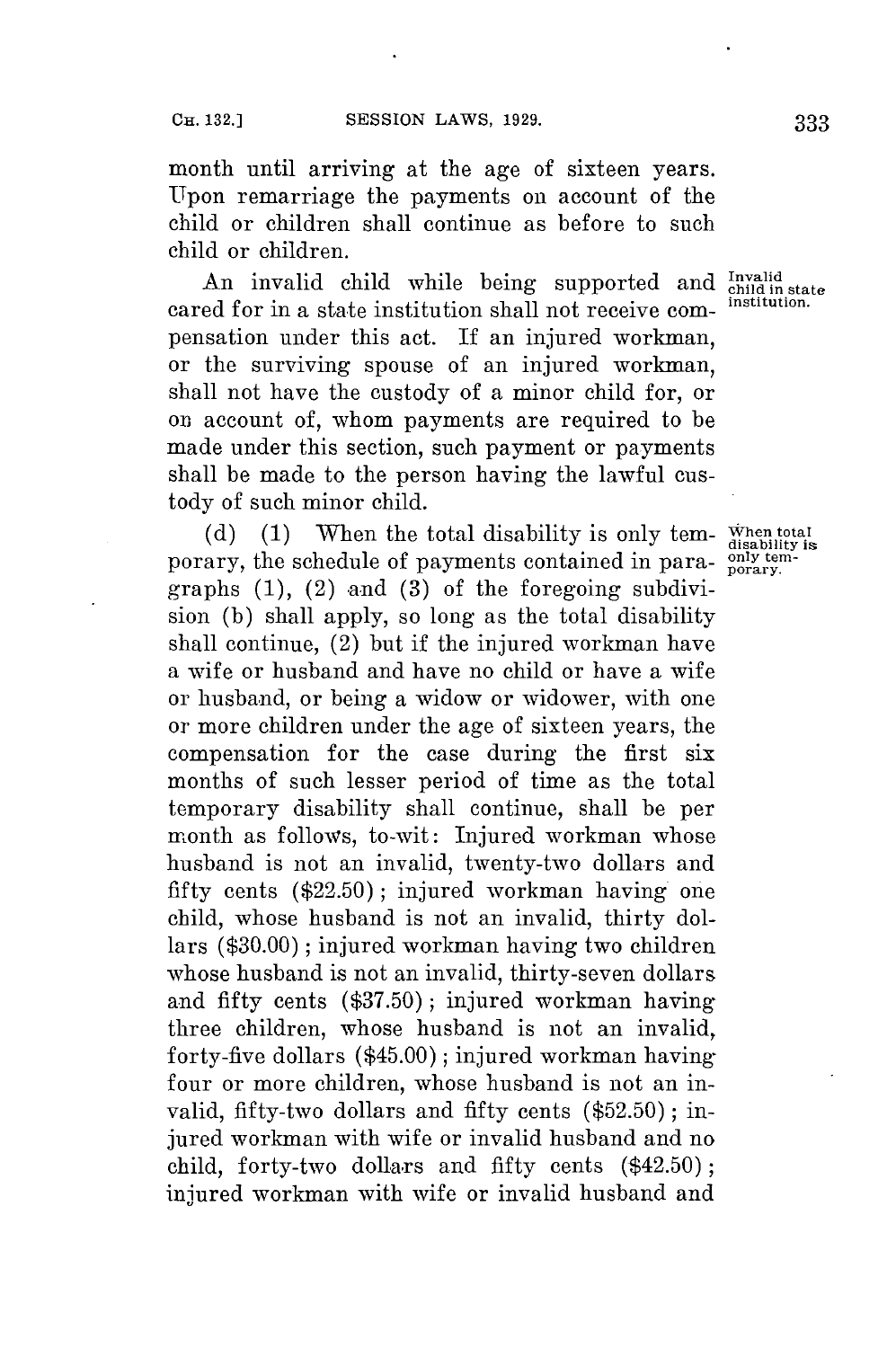.one child, or being a widow or widower and having one child, fifty-two dollars and fifty cents **(\$52.50);** injured workman with a wife or invalid husband and two children, or being a widow or widower and having two children, sixty dollars **(\$60.00),** and five dollars **(\$5.00)** for each additional child.

Should a workman suffer a temporary total disability, and should his employer, at the time of his injury, continue to pay him the wages which he was earning at the time of such injury, such injured workman shall not receive any payment provided in paragraph **(d)** subdivision **(1)** from the accident fund during the period his employer shall so pay such wages.

**(3) If** such temporary total disability shall en-**Temporary** dure longer than said six months' period, the sched-<br> *total disabil-* continues ule of compensation contained in paragraphs (1), **ity continues** ule of compensation contained in paragraphs  $(1)$ , than six  $(2)$  and  $(3)$  of the foregoing subdivision  $(b)$  shall moants (2) and **(3)** of the foregoing subdivision **(b)** shall at the end of said six months' period again obtain.

(4) As soon as recovery is so complete that the **Earning** present earning power of the workman, at any kind **workman** of work is restored to that existing at the time of **restored.** the occurrence of the injury, the payments shall cease. If and so long as the present earning power is only partially restored, the payments shall continue in the proportion which the new earning power shall bear to the old. No compensation shall be payable out of the accident fund unless the loss of earning power shall exceed five per cent.

**No payment** No payment shall be made to or for a natural for natural child of a deceased workman, and at the same time, time as<br>time as<br>step child. as the step-child of a deceased workman. **step child.** as the step-child of a deceased workman.

**Reserve fund** (e) There is hereby created in the office of the **created.** state treasurer a fund to be known and designated as the reserve fund out of which shall be made the payments specified in this section for all cases of death or permanent total disability including future payments to be made for the cases of that character

Wages paid<br>by employer<br>during tem-<br>porary total<br>disability.

**power of**

**for natural**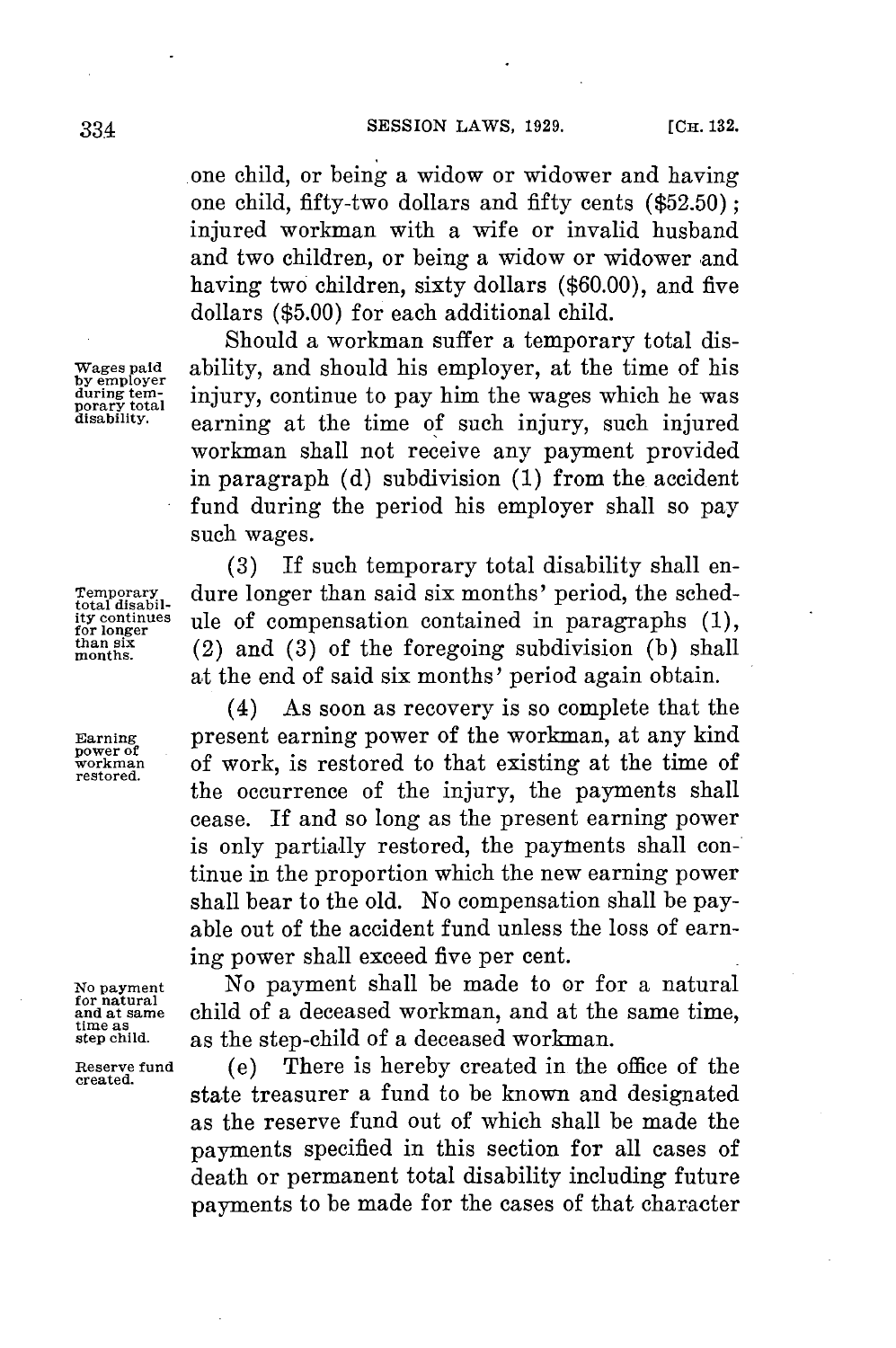which have heretofore arisen. Into the reserve fund there shall be forthwith placed all unexpended funds, in cash or invested, heretofore set aside for cases requiring a reserve. For every case resulting Transfer **from acci-** in death or permanent total disability hereafter aris- **dent to re- serve fund.** ing it shall be the duty of the department to make transfer on their books from the accident fund of the proper class to the reserve fund a sum of money for that case equal to the estimated present cash value of the monthly payments provided for it, to **be** calculated upon the basis of an annuity covering the payments in this section provided to be made **for** the case. Such annuities shall be based upon tables **Annuities** to be prepared for that purpose by the state insur- **pared by in-**<br> **tables** preance commissioner and **by** him furnished to the state **missioner.** treasurer, calculated upon standard mortality tables with an interest assumption of four (4) per cent per annum.

The department shall notify the state treasurer **Reserve** fund, investfrom time to time of such transfers as a whole and **ment**. the state treasurer shall invest the reserve in either state capitol building bonds issued to take up capitol building warrants now outstanding, or in the class of securities provided **by** law for the investment of the permanent school fund, and the interest or other earnings of the reserve fund shall become a part of the reserve fund itself. The department shall, on October 1st of each year, apportion the interest or **Apportion**other earnings of the reserve fund as certified to it interest. **by** the state treasurer, to the various class reserve funds according to the average class balance for the preceding year. As soon as possible after October 1 st of each year, beginning in the year **1927,** the state insurance commissioner shall expert the reserve fund of each class to ascertain its standing as of October 1st, of that year, and the relation of its outstanding annuities at their then value to the cash on hand or at interest belonging to that fund. He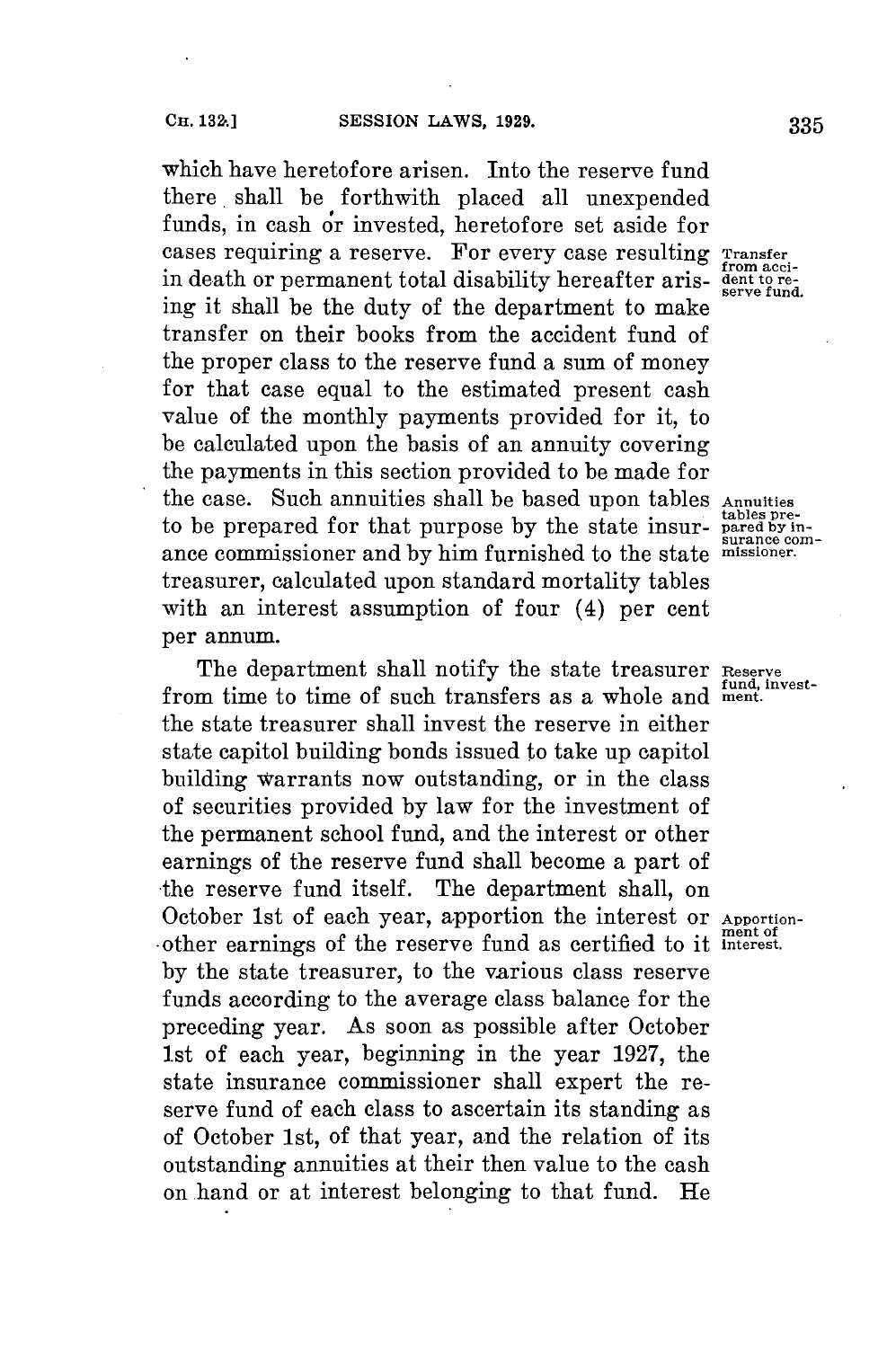shall promptly report the result of his examination to the department and to the state treasurer in writing not later than December 31st, following. If the report shows that there was on said October 1st, in the reserve fund of any class in cash or at interest a greater sum than the then annuity value of the outstanding pension obligations of that class, the surplus shall be forthwith turned over to the accident fund of that class, but if the report shows the contrary condition of any class reserve, the deficiency shall be forthwith made good out of the accident **State treas-** fund of that class. The state treasurer shall keep **urer to keep accounts of** accurate accounts of the reserve fund and the invest- **reserve fund.** ment and earnings thereof, to the end that the total reserve funds shall at all times, as near as may be, be properly and fully invested, and to meet current demands **for** pension or lump sum payments may, if necessary, make temporary loans to the reserve fund out of the accident fund for that class, repaying same from the earnings of that reserve fund or from collections of its investments, or, if necessary, sales of the same.

**(f)** Permanent partial disability means the loss Permanent of either one foot, one leg, one hand, one arm, one *ability de-* even one or more fingers one or more toes any dis*finity de-* eye, one or more fingers, one or more toes, any dislocation where ligaments were severed where repair is not complete, or any other injury known in surg-. ery to be permanent partial disability. For the permanent partial disabilities here specifically described, the injured workman shall receive compensation as follows:

### **LOSS BY AMPUTATION**

| Schedule of<br>payments. | Of one leg so near the hip that an artificial limb cannot |
|--------------------------|-----------------------------------------------------------|
|                          |                                                           |
|                          | Of one leg at or above the knee so that an artificial     |
|                          |                                                           |
|                          |                                                           |
|                          |                                                           |
|                          |                                                           |
|                          |                                                           |
|                          |                                                           |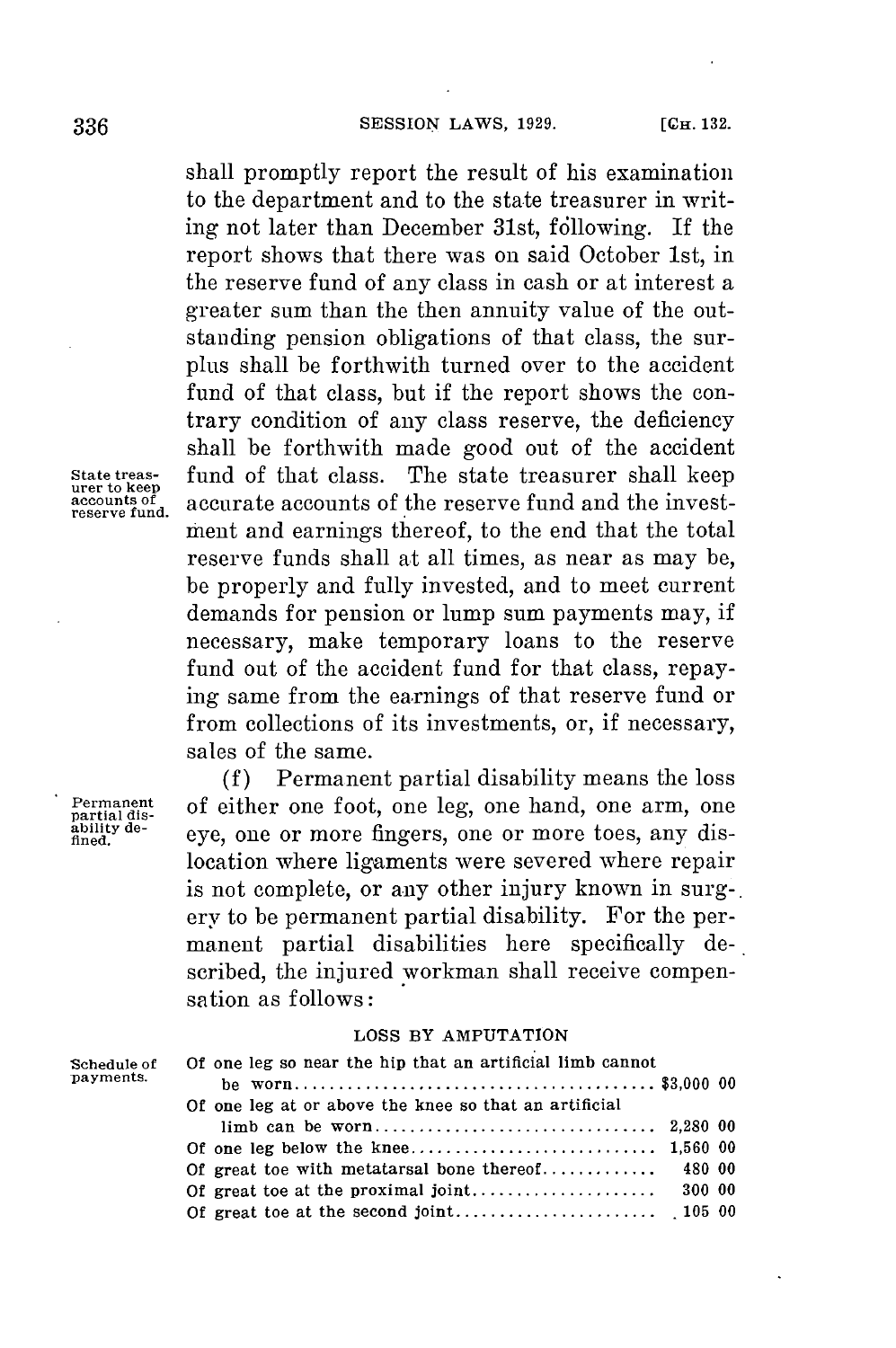| Of one other toe other than the great toe with metatar- |          |       |
|---------------------------------------------------------|----------|-------|
| sal bone thereof                                        | 165 00   |       |
| Of second toe at proximal joint                         | 75.      | 00    |
| Of third toe at proximal joint                          |          | 75 00 |
| Of fourth toe at proximal joint                         |          | 75 00 |
| Of fifth toe at proximal joint                          |          | 30 00 |
| Of metatarsal bone on toe other than great to $e$       |          | 90 00 |
| Of one arm so near the shoulder that an artificial arm  |          |       |
| cannot be worn                                          | 3.000 00 |       |
| Of the major arm at or above the elbow                  | 2,280 00 |       |
| Of forearm at upper third                               | 2.100 00 |       |
| Of the major hand at wrist                              | 1.920 00 |       |
| Of thumb with metacarpal bone thereof                   | 720 00   |       |
| Of thumb at proximal joint                              | 480 00   |       |
| Of thumb at second joint                                | 180 00   |       |
| Of index or first finger at proximal joint              | 390 00   |       |
| Of index or first finger at second joint                | 330 00   |       |
| Of index or first finger at distal joint                | 150 00   |       |
| Of middle or second finger at proximal joint            | 300 00   |       |
| Of middle or second finger at second joint              | 250 00   |       |
| Of middle or second finger at distal joint              |          | 90 00 |
| Of ring or third finger at proximal joint               | 270 00   |       |
| Of ring or third finger at second joint                 | 210 00   |       |
| Of ring or third finger at distal joint                 | 9000     |       |
| Of little or fourth finger at proximal joint            | 105 00   |       |
| Of little or fourth finger at second joint              | 75 00    |       |
| Of little or fourth finger at distal joint              |          | 30 00 |
| Of metacarpal bone in finger except thumb               | 75 00    |       |

### **MISCELLANEOUS.**

Compensation for any other permanent partial Other permadisability shall be in the proportion which the ex-disability tent of such other disability shall bear to that above specified, which most closely resembles and approximates in degree of disability such other disability, but not in any case to exceed the sum of two thousand four hundred dollars (\$2,400.00): *Provided,* That for an ankylosed joint the award shall not exceed thirty **(30)** per cent of the specified amount **for** the amputation of the member at the disabled joint: *And provided, further,* That for disability to a mem-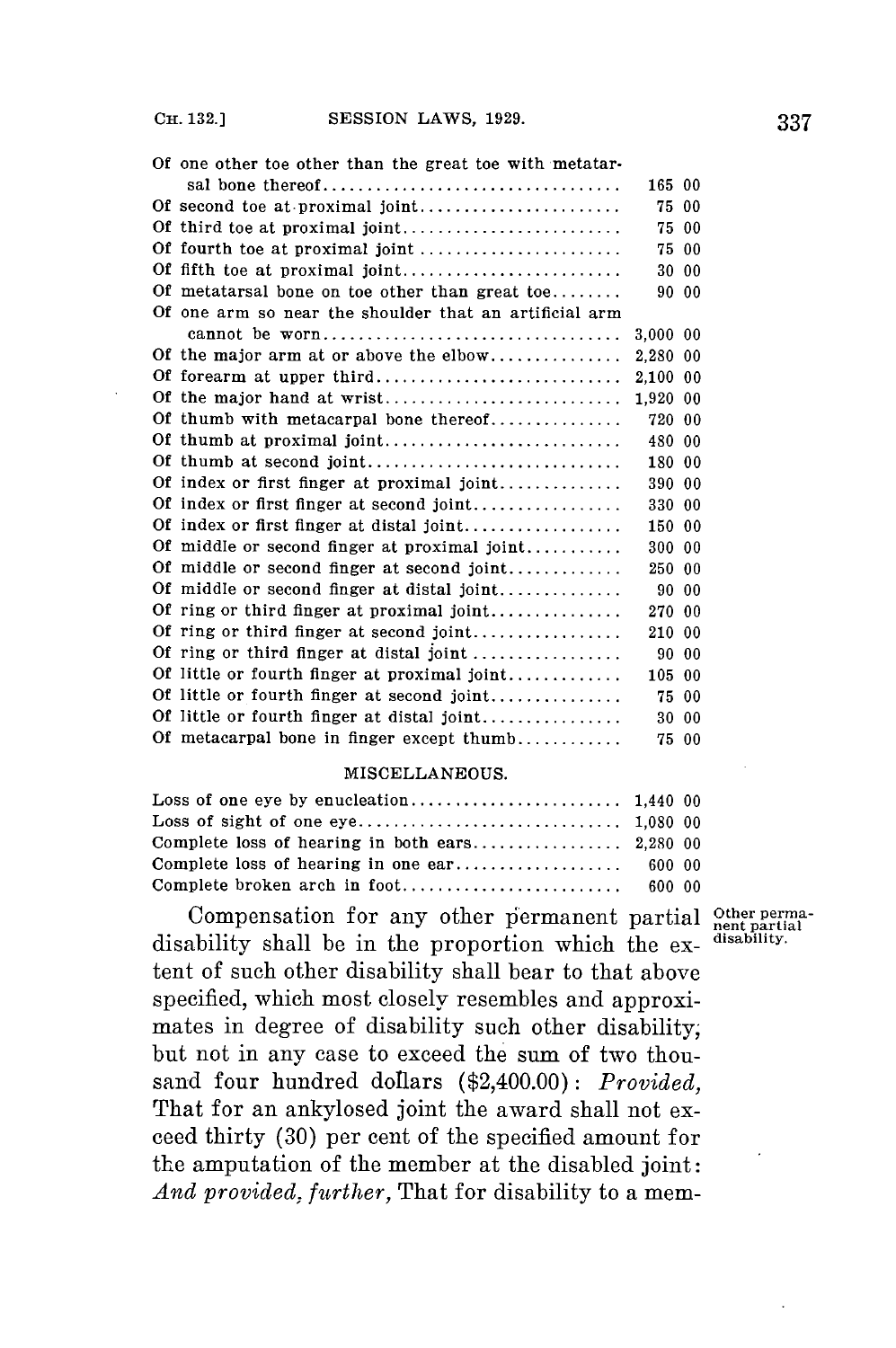ber not involving amputation, not more than threefourths  $(3/4)$  of the foregoing respective specified sums shall be paid. *Provided, further,* That payment **for** any injury to minor hand or arm or any part thereof, shall not exceed ninety-five **(95)** per centum of the amounts hereinbefore enumerated.

**If** the injured workman be under the age of twenty-one years and unmarried, the parents or **under legal** parent shall also receive a lump sum payment equal **age and un- married.** to ten per cent of the amount awarded the minor workman.

**(g)** Should a further accident occur to a work-**Further acci-** man who has been previously the recipient of a lump **dent after lump sum** sum payment under this act, his future compensa- **payment.** tion shall be adjudged according to the other provisions of this section and with regard to the combined effect of his injuries and his past receipt of money under this act.

Should a workman receive an injury to a member Injury to **or part of his body already from whatever cause**<br>
member or<br> **part of body permanently partially disabled, resulting in the am-**<br> **already per- principally part of the profile of the property of principall** manently putation thereof or in an aggravation or increase in partially and property of the disc of the disc of the disc of the disc of the disc of the disc of the disc of the disc of the disc of the disc of the disc of th such permanent partial disability but not resulting in the permanent total disability of such workman, his compensation for such permanent partial disability shall be adjudged with regard to the previous disability of the injured member or part and the degree or extent of the aggravation or increase of disability thereof.

Should any further accident result in the perma-Further acci- nent total disability of such injured workman, he dent result-<br> **dent result-**<br> **dent** result he people the pension to which he would be en-If  $\frac{1}{n}$  in  $\frac{1}{n}$  shall receive the pension to which he would be entitled notwithstanding the payment of a lump sum **for** his prior injury.

(h) If aggravation, diminution, or termination **Aggravation, of** disability takes place or be discovered after the rate of compensation shall have been established or **ability.** compensation terminated, in any case the director

**total**

**diminution tion of dis-**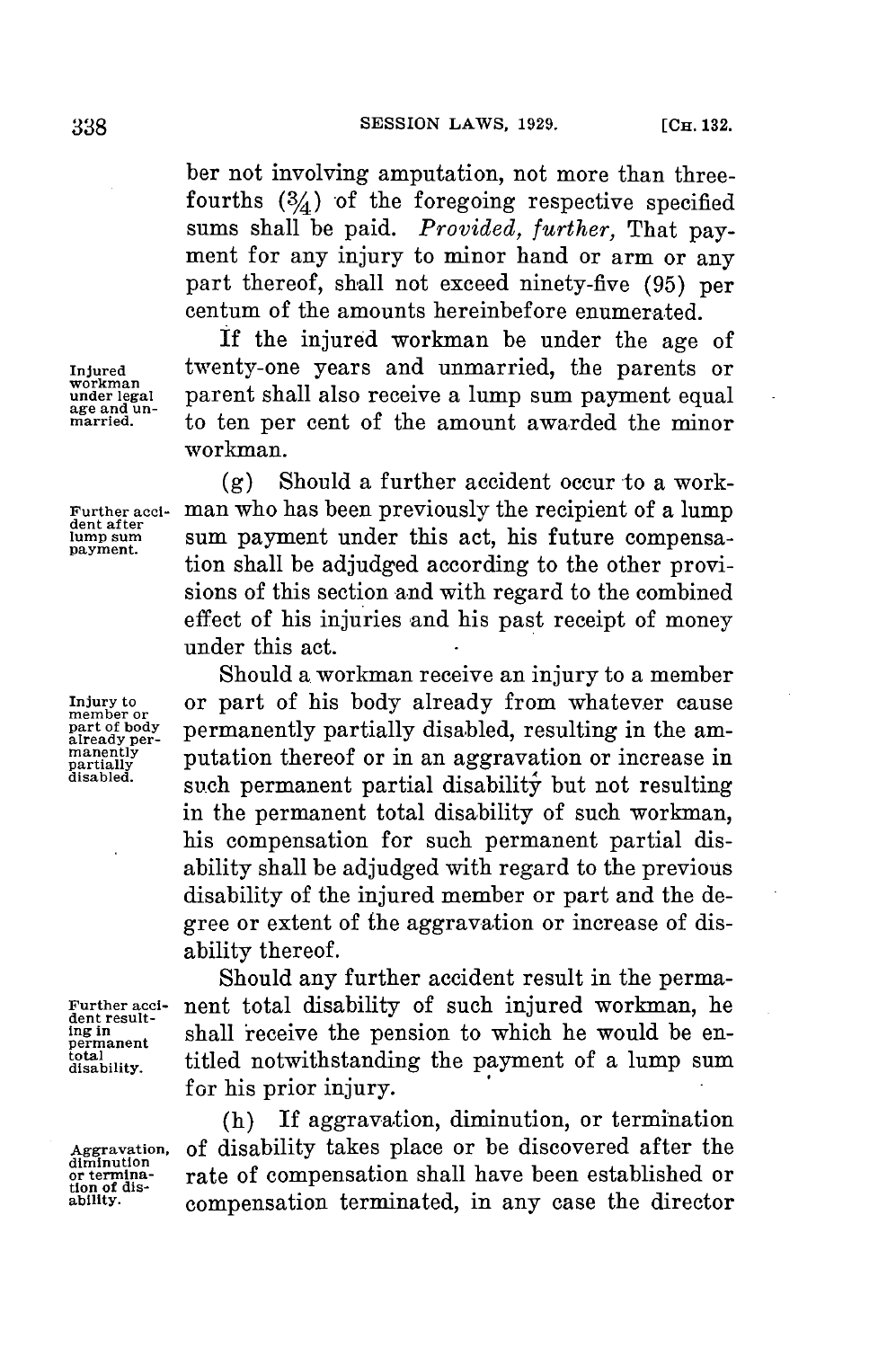of labor and industries, through and **by** means of the division of industrial insurance, may, upon the application of the beneficiary, made within three years after the establishment or termination of such compensation, or upon his own motion, readjust for further application the rate of compensation in accordance with the rules in this section provided for the same, or in a proper case terminate the payment: *Provided,* Any such applicant whose compensation has heretofore been established or terminated shall have three years from the taking effect of this act within which to apply **for** such readjustment.

No act done or ordered to be done **by** the direc- **Readjust-**ment. tor of labor and industries, or the department of industrial insurance, prior to the signing and filing in the matter of a written order for such readjustment, shall be ground for such readjustment: *Provided, however,* That if within the time limited for taking an appeal from an order closing a claim, the department shall order the submission of further evidence or the investigation of any further fact, the time for appeal from such order closing the claim shall be extended until the applicant shall have been advised in writing of the final order of the department in the matter.

(i) **A** husband or wife of an injured workman, **Husband or wife living in** living in a state of abandonment for more than one **state of** year at the time of the injury or subsequently, shall not be a beneficiary under this act. **A** wife who has lived separate and apart from her husband for the period of two years and who has not, during that time, received, or attempted **by** process of law to collect, funds for her support or maintenance, shall be deemed living in a state of abandonment.

**(j)** If a beneficiary shall reside or remove out **Beneficiary residing or** of the state the department may, in its discretion, **moving out** convert any monthly payments provided **for** such case into a lump sum payment (not in any case to

state of<br>abandon-<br>ment.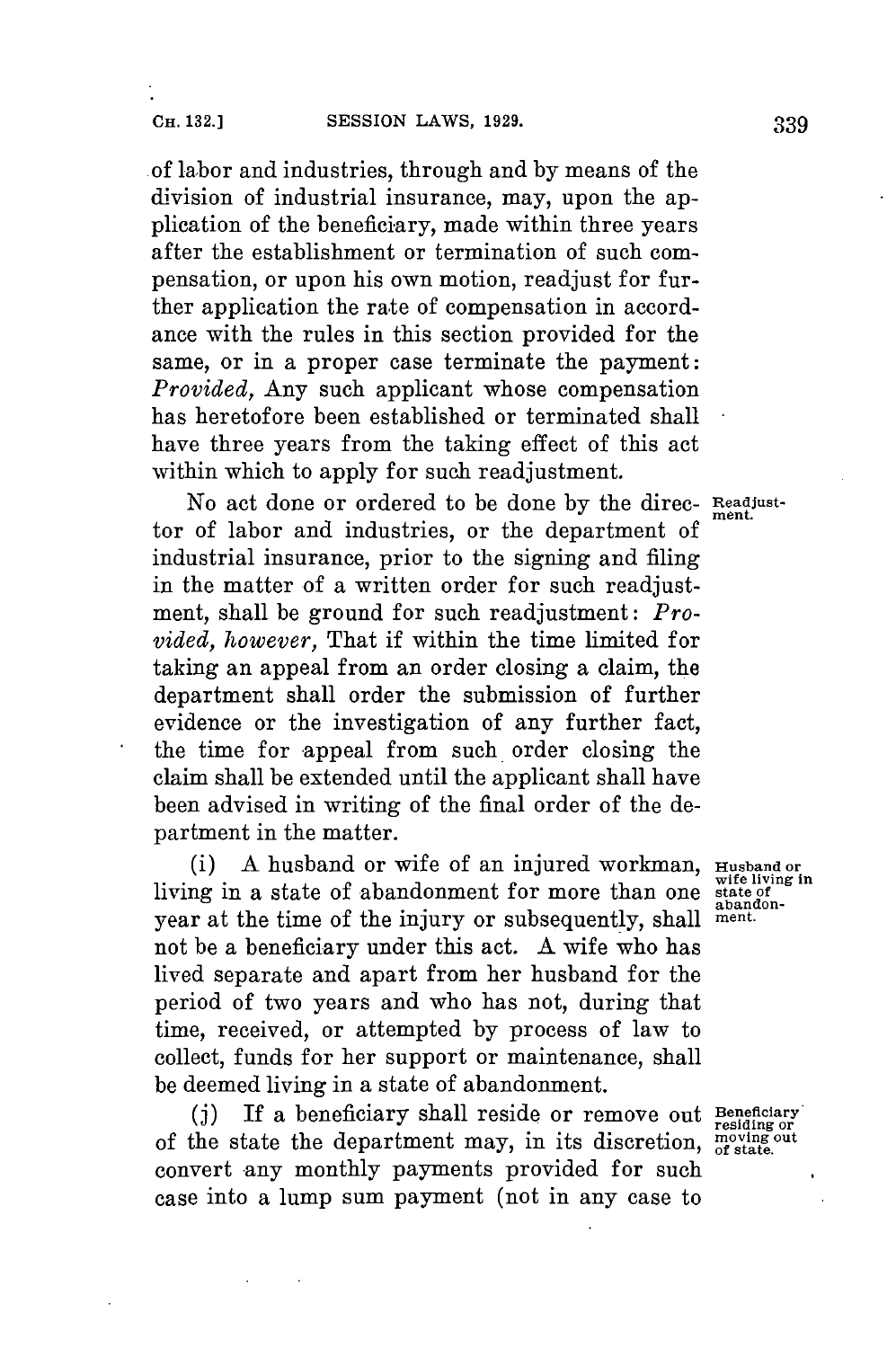exceed the value of the annuity then remaining, to be fixed and certified **by** the state insurance commissioner, but in no case to exceed the sum of four thousand dollars (\$4,000.00).

No compen-<br>
sation for<br>
day of in-<br>
integral and the compensation of the accident fund for or during the day on<br>
days follow-<br>
out of the accident fund for or during the day on shall receive or be entitled to receive compensation days follow- out of the accident fund for or during the day on which injury was received or the three days following the same.

**Pre-existing (1)** If it be determined **by** the department of labor and industries that an injured workman had, at the time of his injury, a pre-existing disease and that such disease delays or prevents complete recovery from such injury the said department shall ascertain, as nearly as possible, the period over which the injury would have caused disability were it not for the diseased condition and/or the extent of permanent partial disability which the injury would have caused were it not for the disease, and award compensation only therefor.

Amends<br>
§ 7681 Rem. SEC. 3. That section 7681 of Remington's Com-<br>Comp. Stat. pilod Statutes be amended to read as follows: piled Statutes be amended to read as follows:

Section **7681.** In case of death or permanent **Death or** total disability the monthly payment provided may permanent be converted, in whole or in part, into a lump sum ability may<br>bility may payment (not in any case to exceed four thousand<br>into lump ntential dollars (\$4,000.00), equal or proportionate as the<br>not exceeding dollars (\$4,000.00), equal or proportionate as the case may be to the value of the annuity then remaining, to be fixed and certified **by** the state insurance commissioner, in which event the monthly payment shall cease in whole or in part accordingly or proportionately. Such conversions may only be made after the happening of the injury and upon the written application of the beneficiary (in case of minor children the application may be **by** either parent) to the department, and shall rest in the discretion of the department. Within the rule aforesaid the amount and value of the lump sum payment may be

permanent<br>total dis-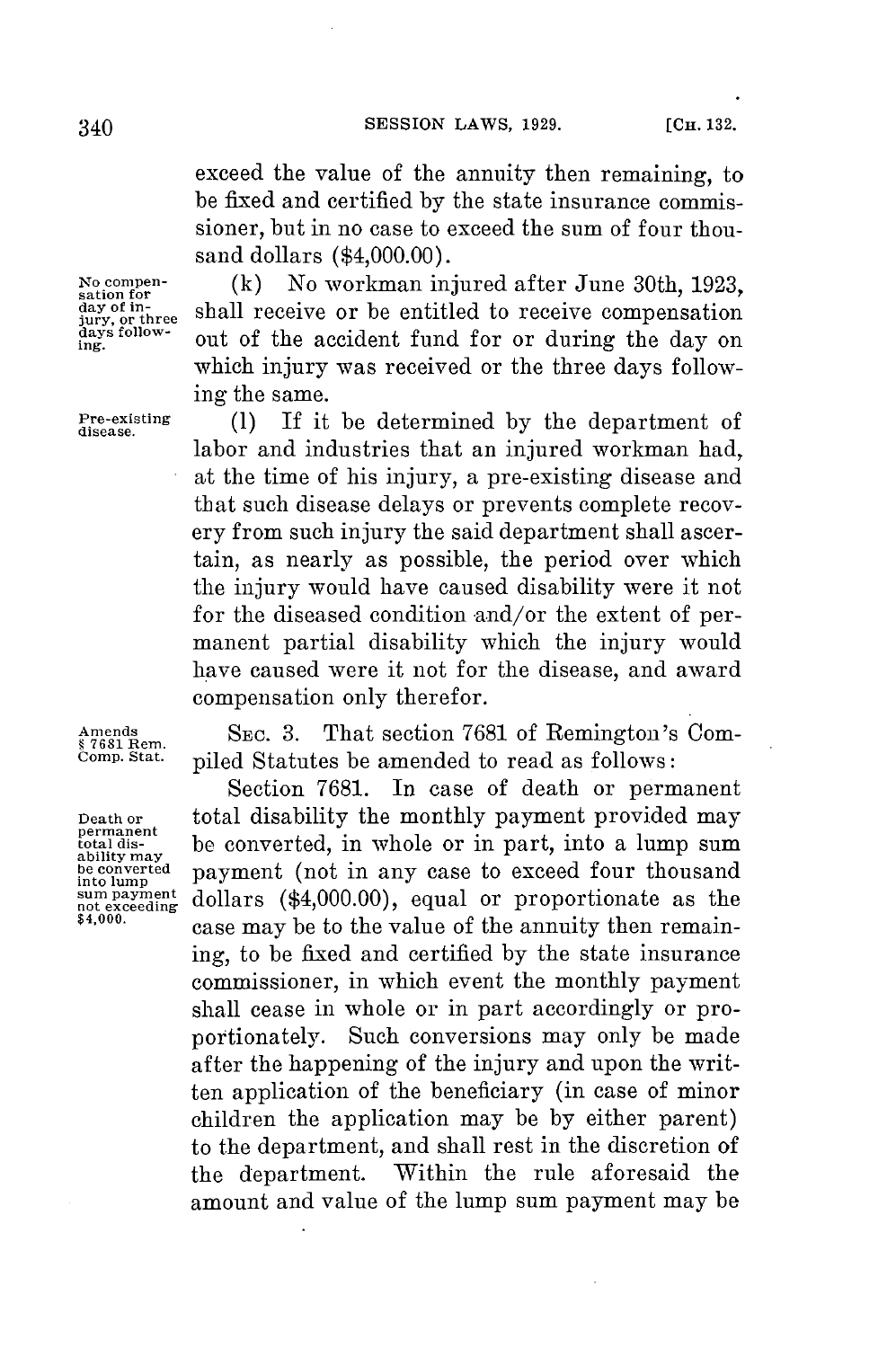agreed upon between the department and the beneficiary. In the event any payment shall be due to an alien residing in a foreign country, the department may settle the same **by** making a lump sum payment in such amount as may be agreed to **by** such alien, not to exceed 50% of the value of the annuity then remaining.

Nothing herein contained shall preclude the de- **Department** authorized partment from making, and authority is hereby **lump sum**<br>given it to make on its own metian lump sum seem payment. given it to make, on its own motion, lump sum payments equal or proportionate, as the case may be, to the value of the annuity then remaining, in full satisfaction of claims due to dependents.

**SEC.** 4. That section **7682** of Remington's Com- **Amends** piled Statutes be amended to read as follows:

Section **7682.** (a) **If** any employer shall de- **Default of payment by** fault in any payment to the accident fund or the **employer.** medical aid fund, the sum due shall be collected **by** action at law in the name of the state as plaintiff, and such right of action shall be in addition to any other right of action or remedy. If such default **be** after demand, there shall also be collected a penalty **Penalty.** equal to twenty-five per centum of the amount of the defaulted payment or payments, and the commission may require from the defaulting employer  $_{\text{be required}}^{\text{Bond may}}$ a bond to the state **for** the benefit of the accident and medical aid funds, with surety to their satisfaction, in the penalty of double the amount of the estimated payments which will be required from such employer into the said funds **for** and during the ensuing one year, together with any penalty or penalties incurred. In case of refusal or failure after Action by written demand personally served to furnish such **general**. bond, the state in an action brought **by** the attorney general in its name shall be entitled to an injunction restraining such delinquent from prosecuting an extra-hazardous occupation or work until such bond shall be furnished, and until all delinquent pre-

**§ 7682 Rem.**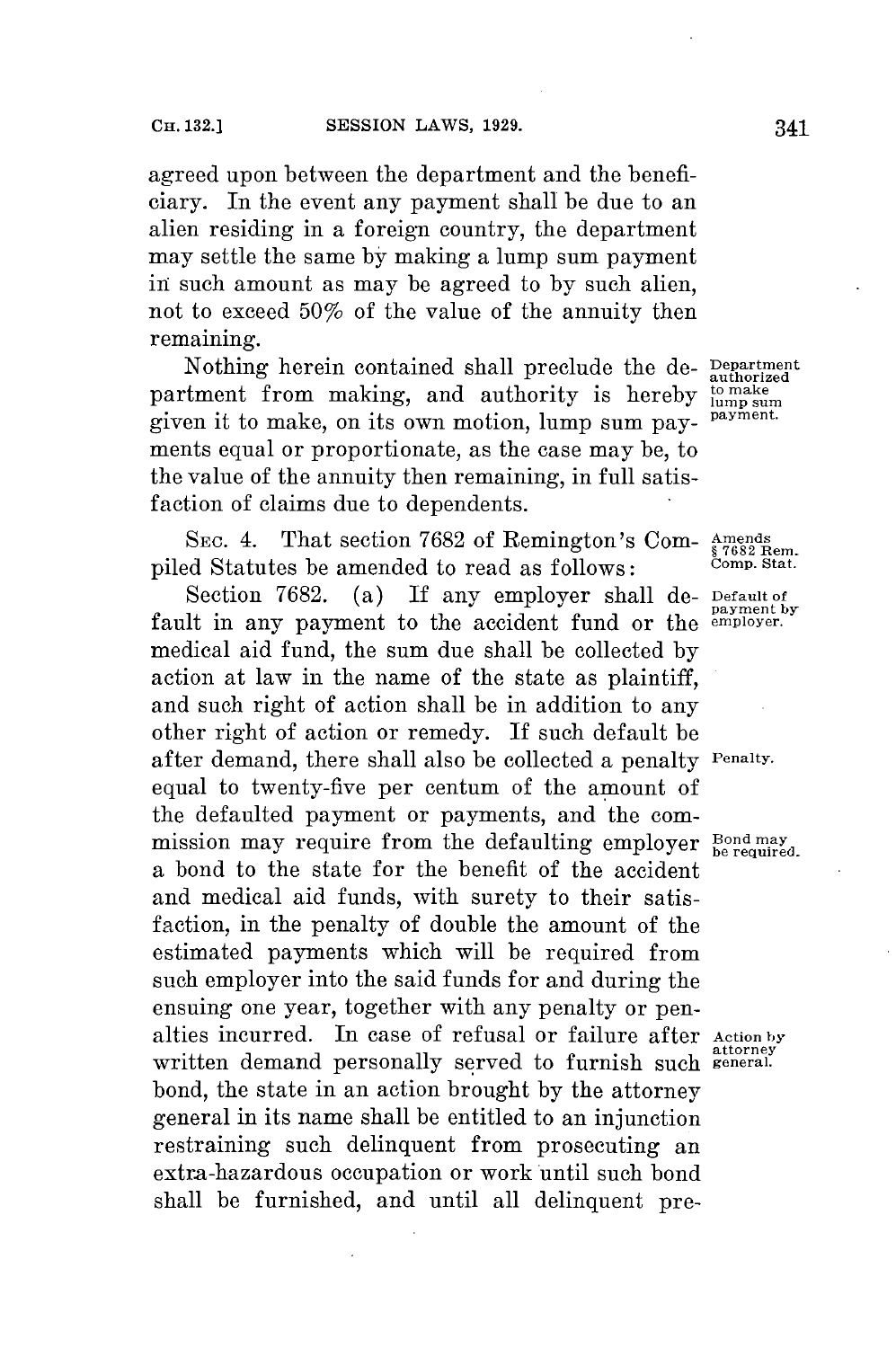miums, penalties, interest and costs are paid, conditioned for the prompt and punctual making of all payments into said funds during said periods, and any sale, transfer or lease attempted to be made **by** such delinquent during the period of any of the defaults herein mentioned, of his works, plant or lease thereto shall be invalid until all past delinquencies are made good, and such bond furnished.

**(b) All** actions **for** the recovery of such pay-**Actions for** ments shall be brought in the superior court and in all cases of probate, insolvency, assignment for the benefit of creditors, or bankruptcy, the claim of the **lien in bank-** state for payments due herein shall be a lien prior to all other liens, except taxes, and the mere existence of such cases or conditions shall be sufficient to create such lien without any prior or subsequent action **by** the state, and it shall be the duty of all administrators, receivers or assignees for the benefit of creditors to notify the department of such administration, receivership or assignment within thirty **(30)** days from date of their appointment and qualification. In any action or proceeding brought for the recovery of payments due upon the payroll of an employer, the certificate of the department that an audit has been made of the payroll of such employer pursuant to the direction of the department and of the amount of such payroll **for** the period stated in the certificate shall be *prima facie* evidence of such fact.

**(c)** Separate and apart from and in addition to **Prior lien.** the foregoing provisions the claims of the state for payments and penalties due under this act shall be a lien prior to all other liens, except taxes, not only against the interests of any employer, but against the interests of all others, in the real estate, plant, works, equipment and buildings improved, operated or constructed **by** any employer, and also upon any products or articles manufactured **by** such employer.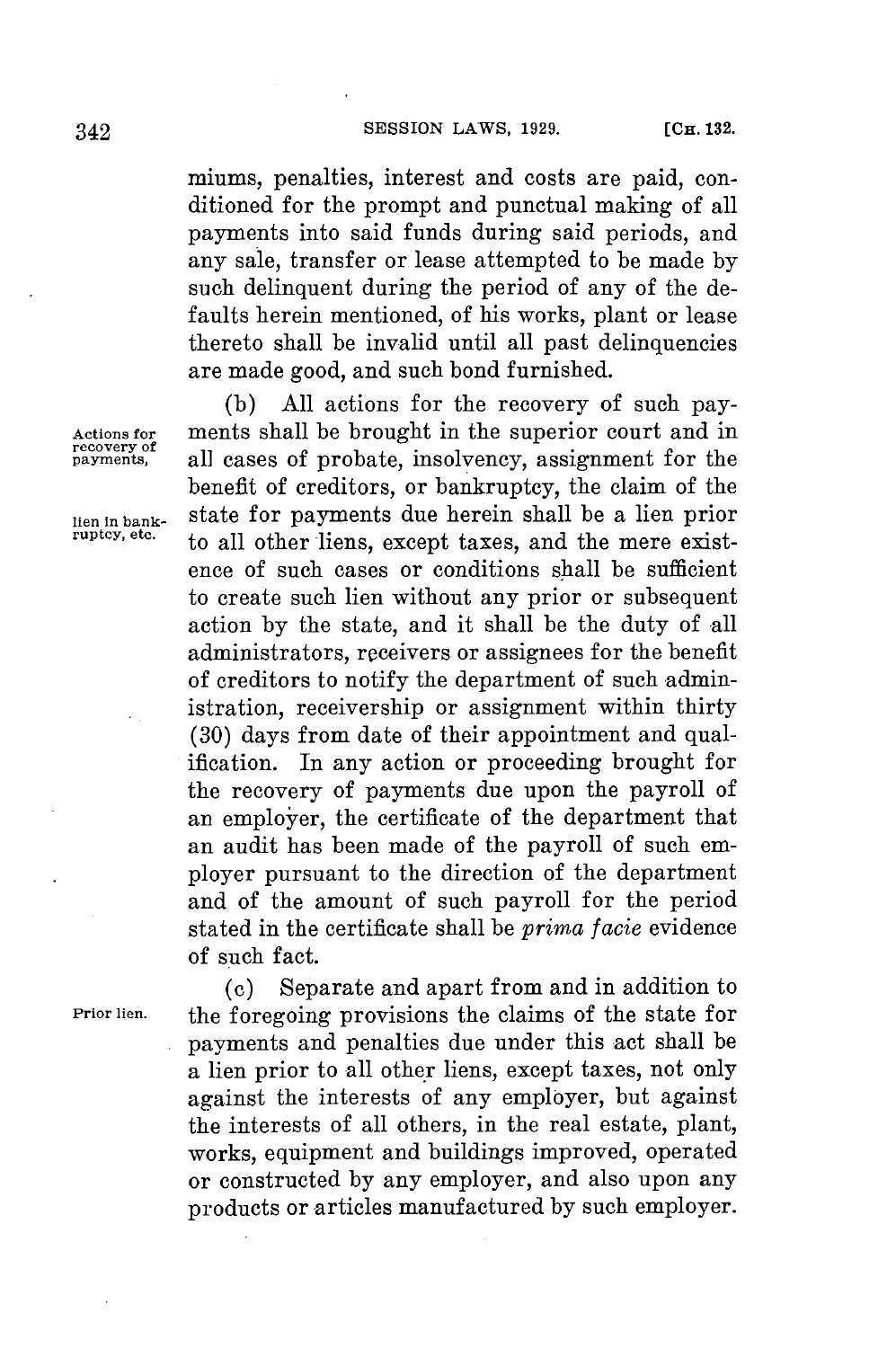The lien created by this subsection (c) shall at-<sup>Date of</sup> attaching tach from the date of the commencement of the labor upon such property **for** which such premiums are due. In order to avail itself of the lien hereby created, the department shall, within four months after such employer shall have made report of his payroll and shall have defaulted in the payment of his premiums thereupon, file with the county auditor of the county within which such property shall then be situated a statement in writing describing in general terms the property upon which a lien is claimed and stating the amount of the lien claimed **by** the department. If any employer shall fail, delay, or refuse to make report of his payroll the lien hereby created shall continue in full force and effect although the amount thereof be undetermined and the four months' time within which the department shall **file** its claim of lien shall not begin to run until the actual receipt **by** the department of such payroll report. From and after the filing of such claim of lien, the department shall be entitled to commence suit to cause such lien to be foreclosed in the manner provided **by** law **for** the foreclosure of other liens on real or personal property.

SEC. 5. That section 7696 of Remington's Com- **Amends § 7696** Rem. piled Statutes be amended to read as follows: **Comp. Stat.**

Section **7696.** Any employer engaged in any **oc- Non-hazard**cupation other than those enumerated or declared  $\frac{\text{diss occurs}}{\text{bens.}}$ <br>to be under this act as provided in section 7674 of under act. to be under this act as provided in section 7674 of Remington's Compiled Statutes may make written application to the director of labor and industries to fix rates of contribution for such occupation for industrial insurance and for medical aid, and thereupon it shall be the duty of the director of labor and industries through the division of industrial insurance to fix such rate, which shall be based on the **Rate.** hazard of such occupation in relation to the hazards of the occupations for which rates are prescribed.

ous occupa-<br>tions, may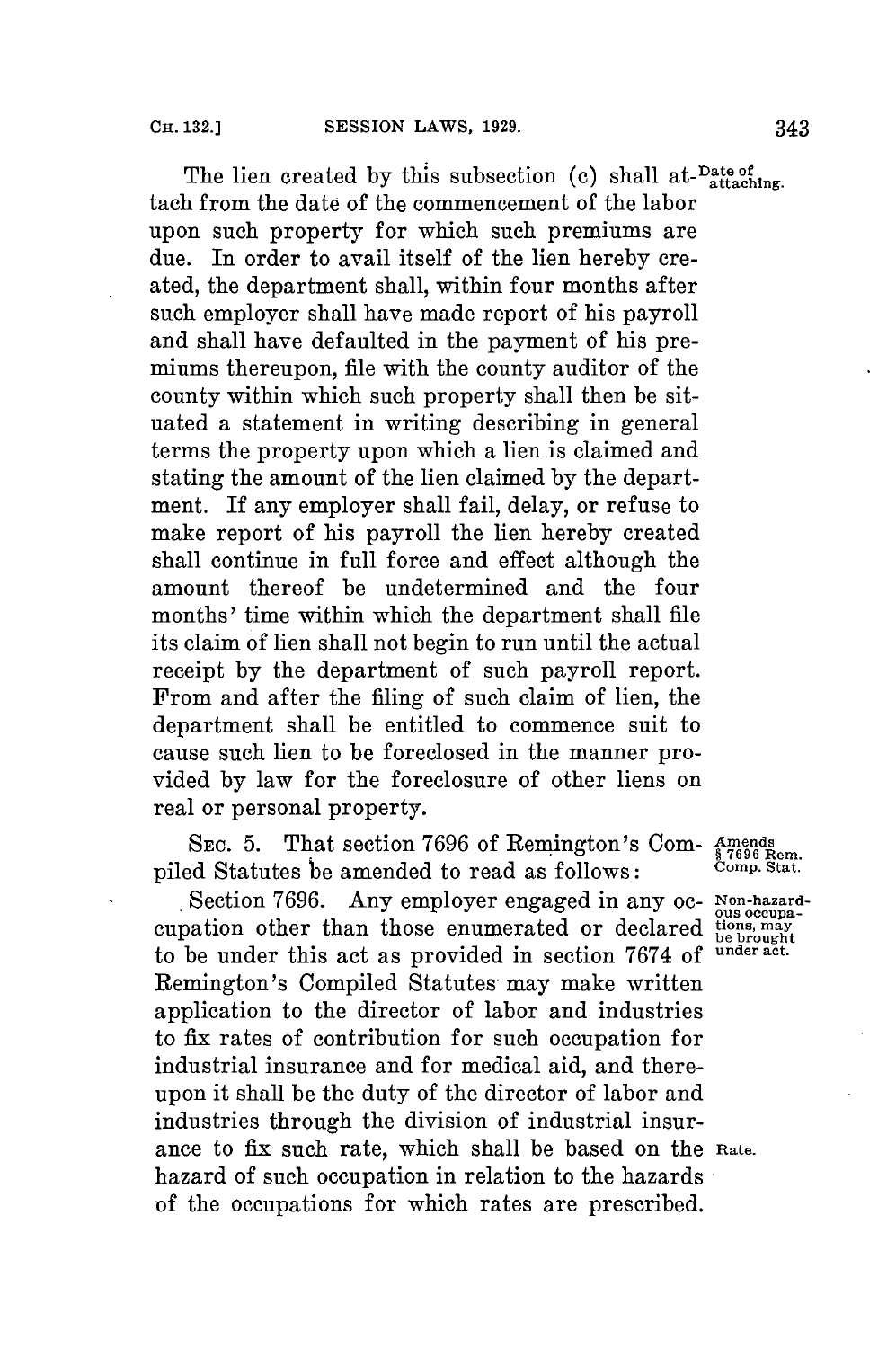file notice in writing with the supervisor of industrial insurance, giving ten days' notice of his or its election to contribute under this act, and shall forthwith display in a conspicuous manner about his or its works arid in a sufficient number of places to reasonably inform his or its workmen of the fact, printed notices furnished **by** the department stating that he or it has elected to contribute to the accident fund and the medical aid fund and stating when said election will become effective. Any workman

any time within five days after the posting of said notice **by** his employer, or within five days after he has been employed **by** an employer who has elected to become subject to this act as herein provided, to give a written notice to such employer and to the department of his election not to become subject to this act. At the expiration of the time fixed **by** the notice of such employer, the employer and such of his or its workmen as shall not have given such written notice of their election to the contrary shall **be** subjects to all -the provisions of section **7673** to **7796** of Remington's Compiled Statutes, and entitled to all of the benefits thereof: *Provided, however,* That those who have heretofore complied with the

Notice of **When such rate shall be so fixed such applicant may contribute**

**wor me** to in the employ of such applicant shall be entitled at become sub-<br>ject to act.

**Previous foregoing conditions and are at the time of the pass-**<br> **compliance explored** and **considered** by the conditions

Amends SEC. 6. That section 7697 of Remington's Com-*k*<sup>87697</sup> Rem.<br> *Comp. Stat.* **piled Statutes be amended to read as follows** piled Statutes be amended to read as follows:

liabilities without other or further action.

**with s** age of this amendment carried and considered **by** the department as within the purview of this act shall be deemed and considered as having fully complied with its terms and shall be continued **by** the department as entitled to all of the benefits and all of the

**Order, de-** Section **7697.** Whenever the department of **cision or award of** labor and industries has made any order, decision **department.** or award, it shall promptly serve the claimant, em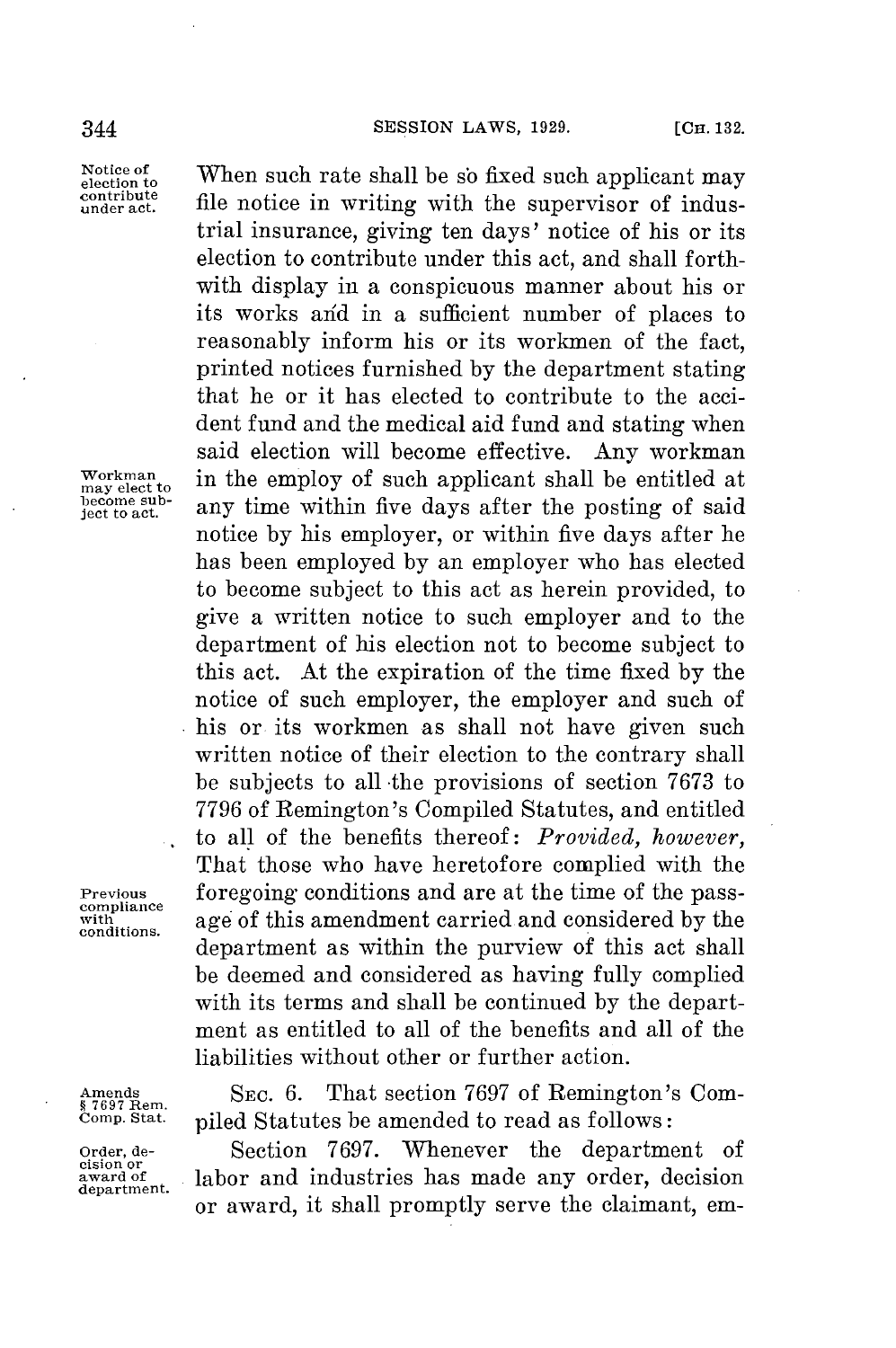ployer or other person affected thereby, with a copy **Notice of** thereof **by** mail, which shall be addressed to such claimant, employer or person at his last known address as shown **by** the records of the department. Any claimant, employer or other person aggrieved by any such order, decision or award must, before Claimant he appeals to the courts, serve upon the director of **forr** labor and industries, **by** mail or personally, within sixty days from the day on which such copy of such order, decision or award was communicated to the applicant, an application **for** rehearing before the joint board of said department, consisting of the Joint board, director of labor and industries, the supervisor of industrial insurance and the supervisor of safety. Such application shall set forth in full detail the *Application*, grounds upon which the applicant considers such order, decision or award is unjust or unlawful, and shall include every issue to be considered **by** the joint board, and it must contain a detailed statement of facts upon which such claimant, employer or other person relies in support thereof. The claimant, employer or other person shall be deemed to waiver of have waived all objections or irregularities concerning the matter on which such rehearing is sought other than those specifically set forth in such application **for** rehearing or appearing in the records of the department. If the joint board, in its opinion, **Opinion of joint board.** considers that the department has previously considered fully all matters raised **by** such application it may, without further hearing, deny the same and confirm the previous decision or award, or if the evidence on file with the joint board sustains the applicant's contention, it may, without further hearing, allow the relief asked in such application; otherwise, it shall order a rehearing to decide the issues raised. If a rehearing be granted it shall be heard **Rehearing** in the county of the residence of the applicant at a place designated **by** the joint board, but the hear-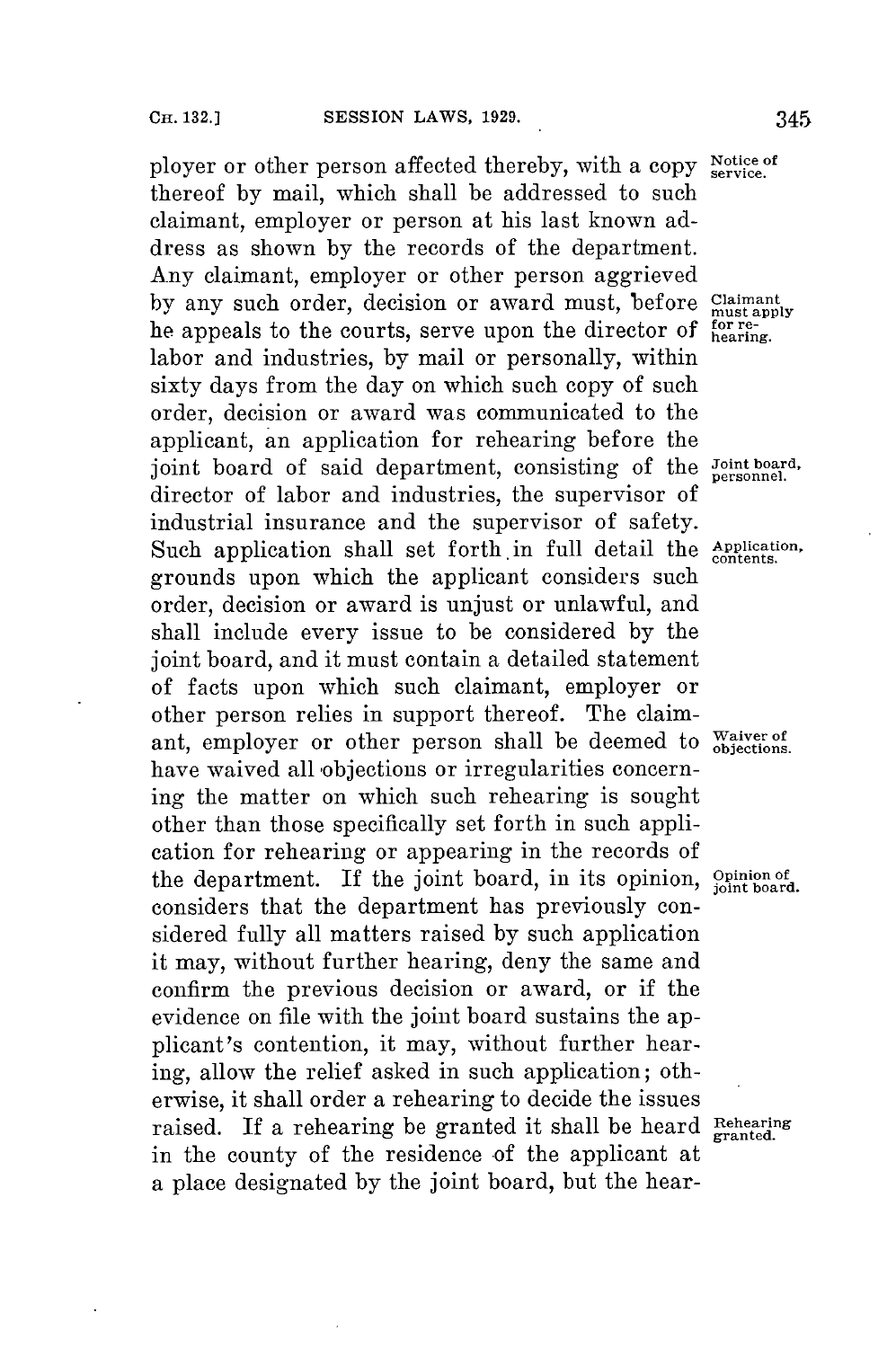ing thereof may be adjourned from time to time and from place to place within said county, as the convenience of witnesses may require. Such rehearing **ehearing** shall be *de novo* and summary, but no witness' testimony shall be received unless he shall first have been sworn to testify the truth, the whole truth and nothing but the truth in the matter being heard, or unless his testimony shall have been taken **by** deposition according to the statutes relating to superior courts of this state. The joint board shall cause all oral testimony to be stenographically reported and Oral testi-<br>mony steno-<br>graphically same, with all depositions, shall be filed in and re**graphically** same, with all depositions, shall be filed in, and remain a part of, the record on the rehearing. Such rehearing may be conducted **by** one or more of the members of the joint board, or **by** some person or persons in the regular employ of the department, duly commissioned **by** said board to conduct such hearing, but the record on rehearing shall be consid-**Record con-** ered **by** all of the members of said joint board, and members. <sup>all</sup> the decision of a majority of said joint board shall be the decision of said joint board, and upon such decision being rendered all parties to said rehearing shall be given -written notice thereof **by** the joint board.

An application for rehearing shall be deemed to Action by **have been denied by the joint board unless it shall** joint board unless it shall within 30 within 30 have been acted upon within thirty days from the date of service: *Provided, however,* That the joint board may in its discretion, extend the time within which it may act upon such application, not exceeding thirty days.

Each of the members of the joint board, and **Power of** those commissioned **by** it as aforesaid, shall have **joint board.** Administer **POWER to administer oaths**; to preserve and enforce order during such rehearing; to issue subpoenas Issue **for, and to compel the attendance and testimony of,** subpoenas, witnesses or the production of books papers docuwitnesses, or the production of books, papers, docu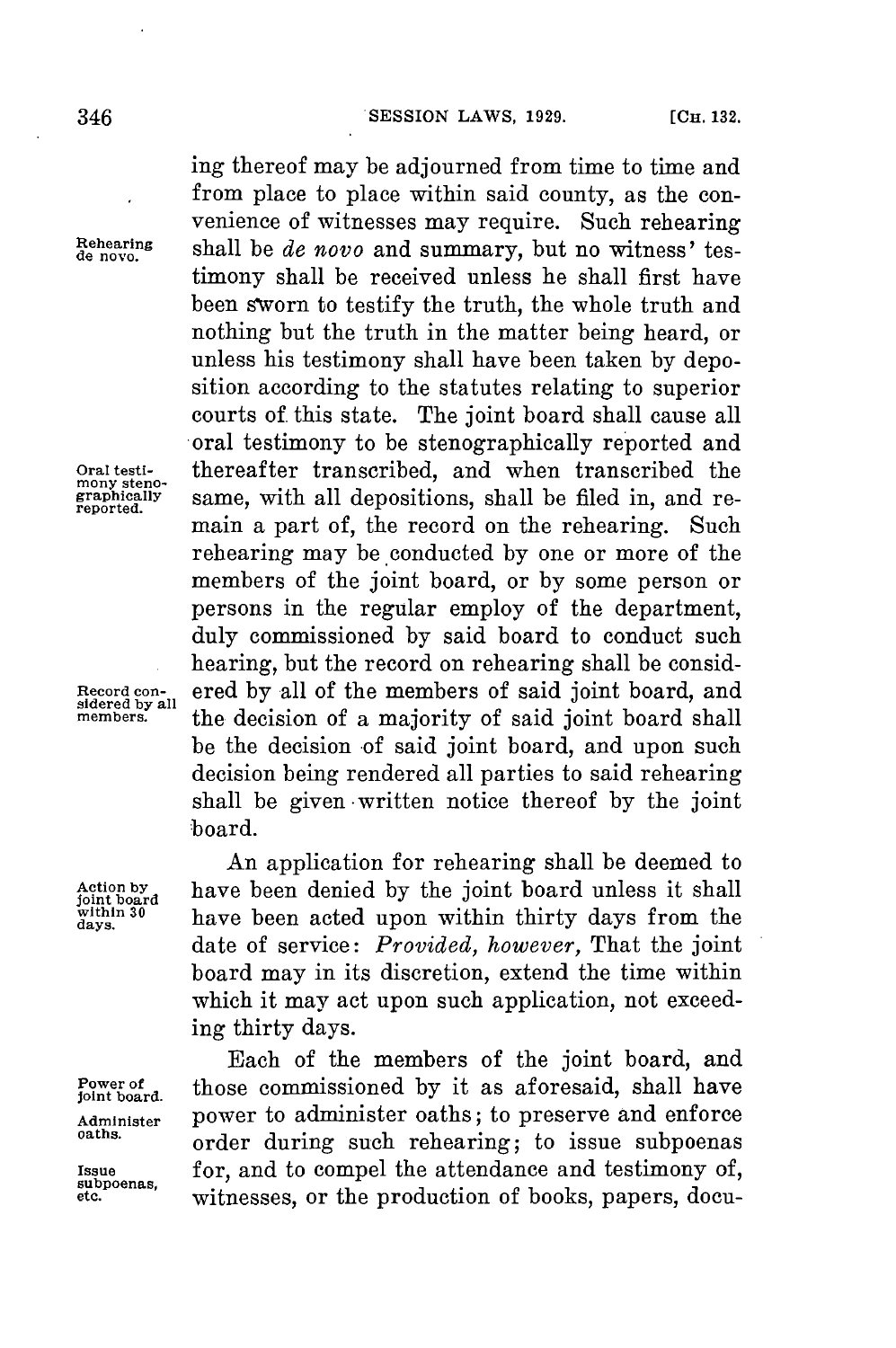ments and other evidence, or the taking of depositions before any designated individual competent to administer oaths, and it shall be their duty so to do; to examine witnesses; and to do all things conformable to law which may be necessary to enable them, or any of them, effectively to discharge the duties of his office.

If any person in proceedings before the joint **Disobedience to orders of** board disobeys or resists any lawful order or process, or misbehaves during a hearing or so near the place thereof as to obstruct the same, or neglects to produce, after having been ordered so to do, any pertinent book, paper, or document, or refuses to appear after having been subpoenaed, or upon appearing refuses to take oath as a witness, or after having the oath refuses to be examined according to law, the joint board or any member thereof shall certify the facts to the superior court having juris- Superior centric hear. diction in the place in which said joint board or member thereof is sitting; it shall thereupon, in a summary manner, hear the evidence as to the acts complained of, and, if the evidence so warrants, punish such person in the same manner and to the same extent as for a contempt committed before the court, or commit such person upon the same conditions as if the doing of the forbidden act had occurred with reference to the proceedings, or in the presence, of the court.

Within thirty days after the final order of the **Appeal to** joint board upon such application for rehearing has **court.** been communicated to such applicant, or within thirty days after rehearing is deemed denied as herein provided, such applicant may appeal to the superior court of the county of his residence, but upon such appeal may raise only such issues of law or fact as were properly included in his application for rehearing, or in the complete record in the department. On such appeal the hearing shall be *de*

**superior**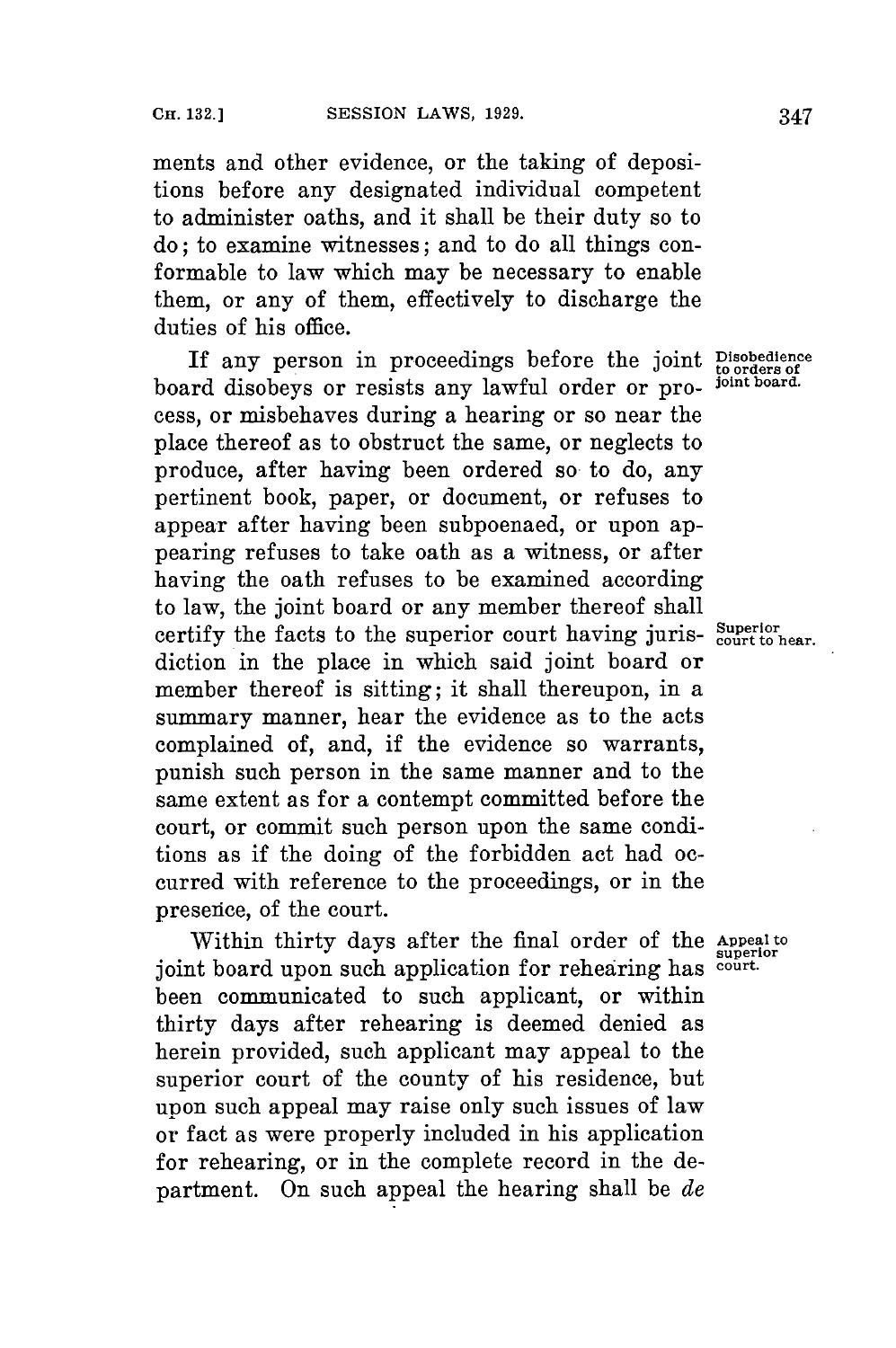*novo,* but the appellant shall not be permitted to offer, and the court shall not receive, in support of such appeal, evidence or testimony other than, or in addition to, that offered before the joint board or included in the record filed **by** the department: **emination.** *Provided,* That the right of cross examination shall not be limited **by** the testimony before the joint board. The proceedings in every such appeal shall be informal and summary, but full opportunity to **be** heard shall be had before judgment is pro-**Appeal** nounced. Such appeal shall be perfected **by** filing with the clerk of the court a notice of appeal and by serving a copy thereof **by** mail, or personally, on the director of labor and industries. The department of labor and industries shall, within twenty days after receipt of such notice of appeal, serve and file its notice of appearance and such appeal shall thereupon be deemed at issue. No bond shall be required No bond on such appeal or on appeals to the supreme court, except that an appeal by the employer from a decision of the department under section **7683** of Remington's Compiled Statutes shall be ineffectual unless, within five days following the service of notice thereof, a bond, with surety satisfactory to the court, shall be filed, conditioned to perform the judgment of the court. Except in the case last named an ap-**Jury may** peal shall not be a stay. The calling of a jury shall rest in the discretion of the court, except that in cases arising under sections **7683** and **7690** of Remington's Compiled Statutes, either party shall be entitled to a jury trial upon demand.

The department of labor and industries shall Complete serve upon the appellant and file with the clerk of record of<br>department the court before trial, a certified copy of its complete department **the court before trial, a certified copy of its complete**<br><sup>to be filed.</sup> record on the claim, which shall, upon being so filed, become a part of the record in such case.

> If the court shall determine that the department has acted within its power and has correctly con